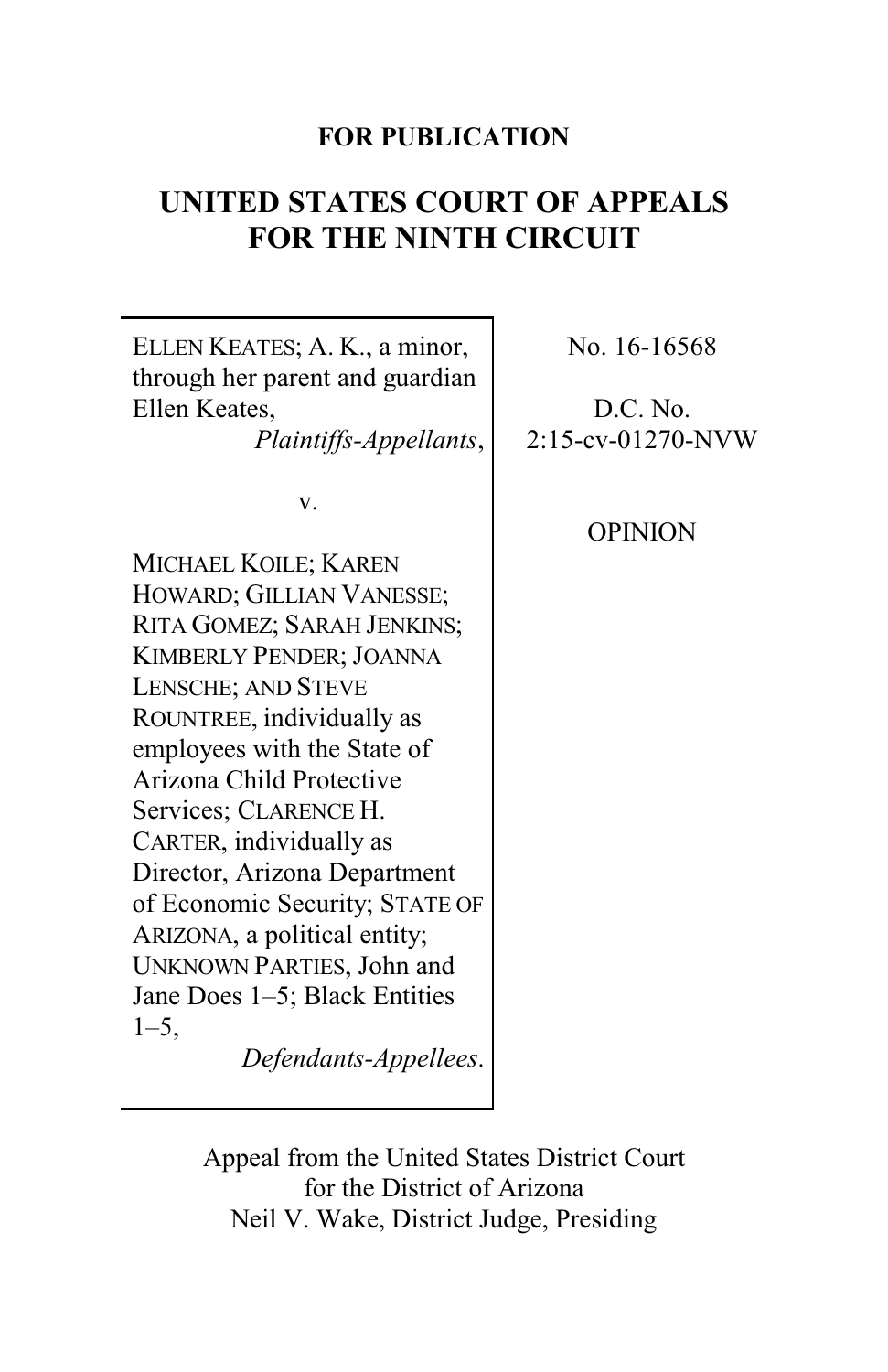Argued and Submitted December 4, 2017 San Francisco, California

Filed March 6, 2018

Before: Milan D. Smith, Jr. and Sandra S. Ikuta, Circuit Judges, and John D. Bates,**\*** District Judge.

Opinion by Judge Ikuta

### **SUMMARY\*\***

### **Civil Rights**

The panel affirmed in part and reversed in part the district court's dismissal of an action against Child Protective Services officers and employees alleging constitutional violations arising from defendants' actions in removing a minor child A.K. from her mother's custody following A.K.'s hospitalization for depression and suicidal ideation, and remanded.

The panel held that this Circuit's case law clearly establishes that the rights of parents and children to familial association under the Fourteenth, First, and Fourth Amendments are violated if a state official removes children

**<sup>\*</sup>** The Honorable John D. Bates, United States District Judge for the District of Columbia, sitting by designation.

**<sup>\*\*</sup>** This summary constitutes no part of the opinion of the court. It has been prepared by court staff for the convenience of the reader.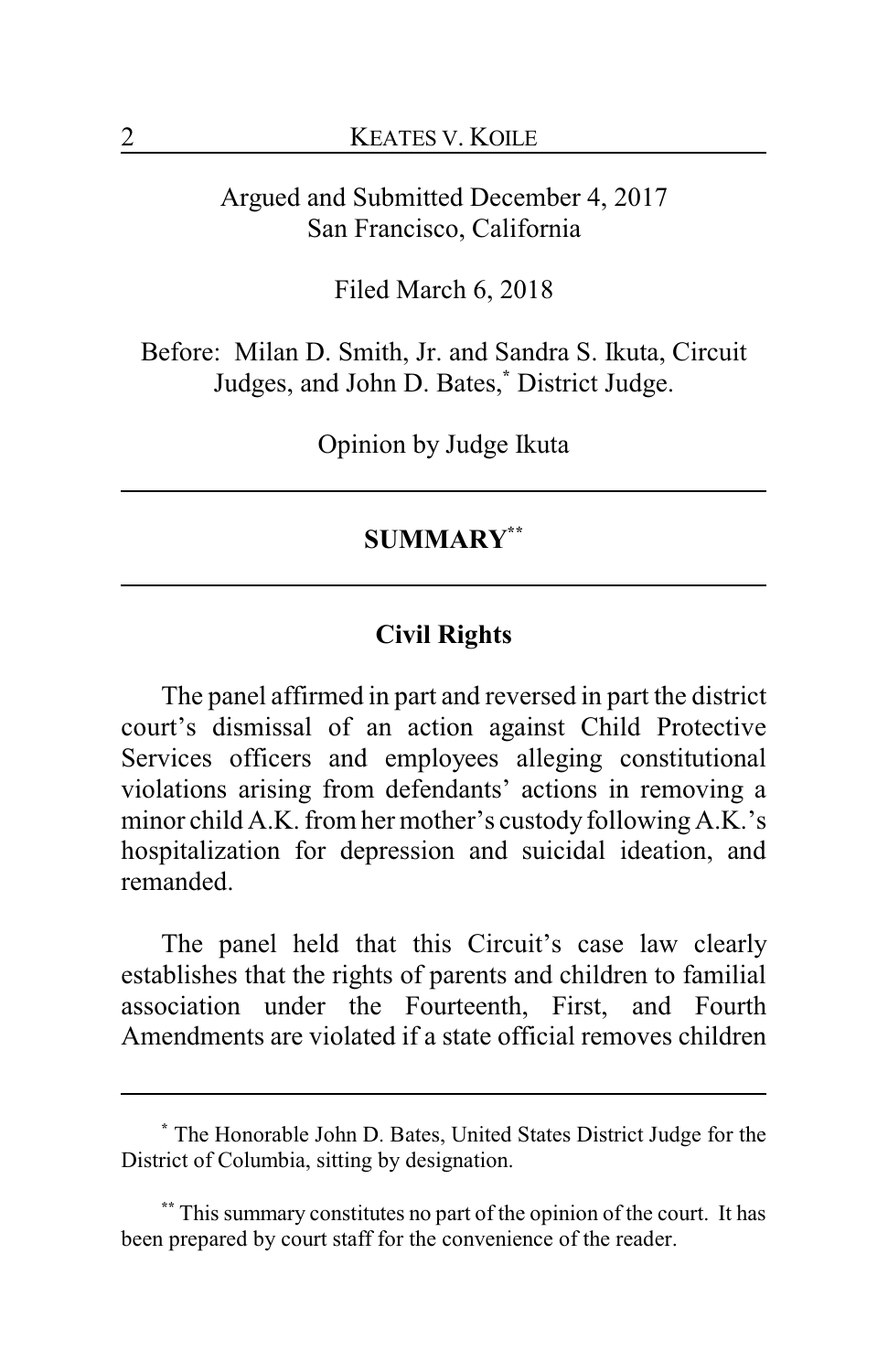from their parents without their consent, and without a court order, unless information at the time of the seizure, after reasonable investigation, establishes reasonable cause to believe that the child is in imminent danger of serious bodily injury, and the scope, degree, and duration of the intrusion is reasonably necessary to avert the specific injury at issue.

The panel held that the district court erred in dismissing the familial association claim against defendants Koile and Pender on the basis of qualified immunity. The panel held that the operative complaint alleged sufficient facts to establish that defendants violated plaintiffs' constitutional rights to familial association. The panel further determined that a reasonable official in defendants' position would have known that the available information did not establish reasonable cause to believe that A.K. was in imminent danger of attempting to commit suicide, or that it was necessary to separate her from her mother, transfer her to a treatment center, and continue to detain her after medical professionals concluded she was a low suicide risk.

The panel held that the district court did not err by dismissing plaintiffs' judicial deception claim. The panel determined that it could not say that defendant's statement in the dependency petition was a deliberate falsehood or constituted judicial deception in light of the specific context of the case.

The panel held that there was sufficient evidence to make a plausible allegation that defendants Lensche and Rountree were integral participants in violating plaintiffs' constitutional rights. As to the claims against four other defendants, the panel held that the complaint did not offer any plausible allegation that the defendants participated in the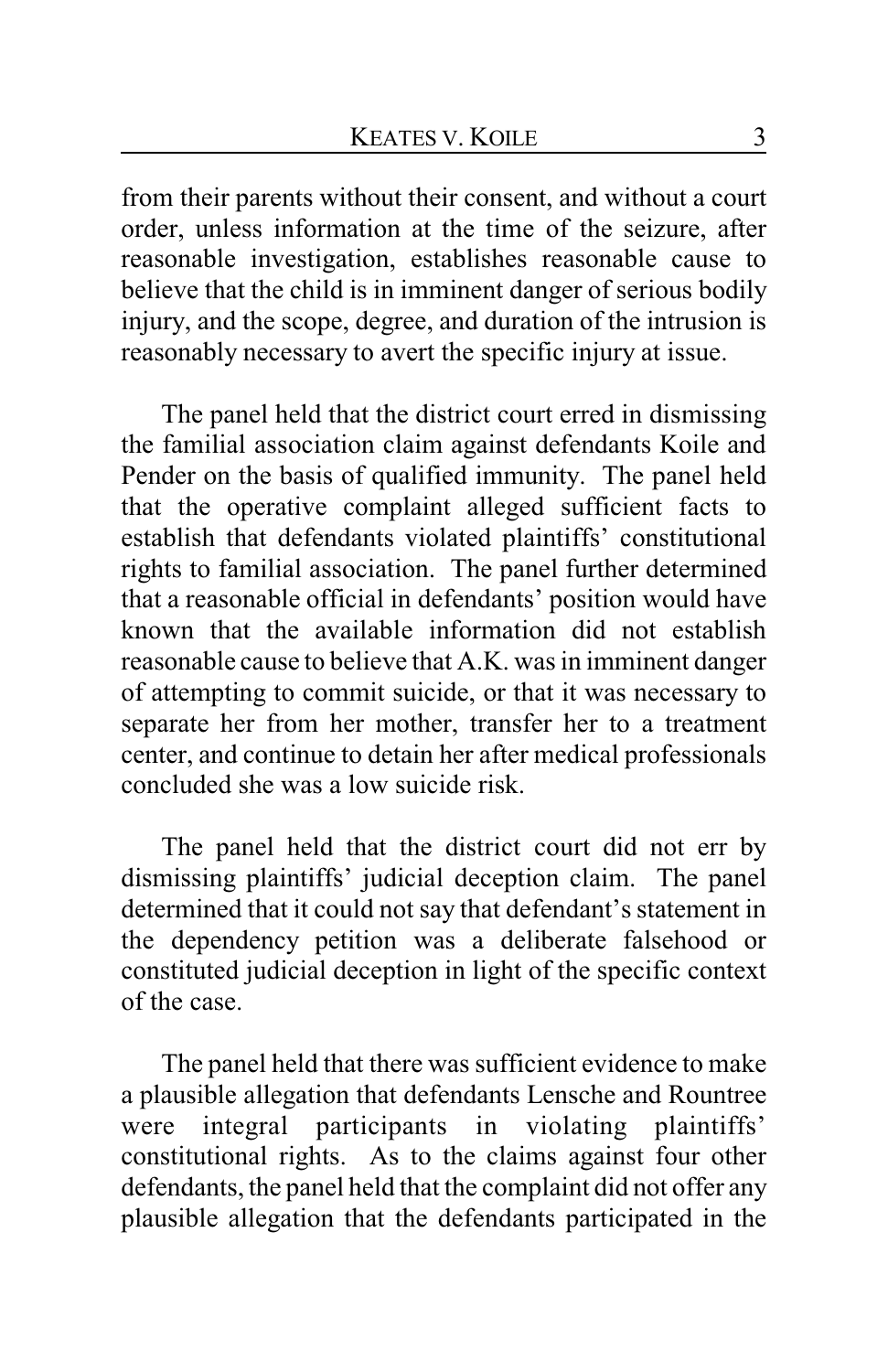decision to interfere with plaintiffs' constitutional rights, and therefore the district court did not err in dismissing those claims.

Finally, the panel held that the complaint did not allege that the Director of the Arizona Department of Economic Security was directly involved in the allegedly unconstitutional conduct or that he had knowledge of the constitutional deprivations and acquiesced in them. The panel held that plaintiffs' conclusory allegations that the unconstitutional policies and procedures caused the unconstitutional conduct did not suffice to state a claim of supervisory liability.

# **COUNSEL**

Geoff Morris (argued) and DeeAn Gillespie Strub, Gillespie Shields Durrant & Goldfarb, Phoenix, Arizona, for Plaintiffs-Appellants.

James B. Bowen (argued), Assistant Attorney General; Mark Brnovich, Attorney General; Office of the Attorney General, Phoenix, Arizona; for Defendants-Appellees.

# **OPINION**

IKUTA, Circuit Judge:

Ellen Keates and her minor child, A.K., appeal the dismissal of their claims against Michael Koile and other officers and employees of what was then the Child Protective Services (CPS) division of the Arizona Department of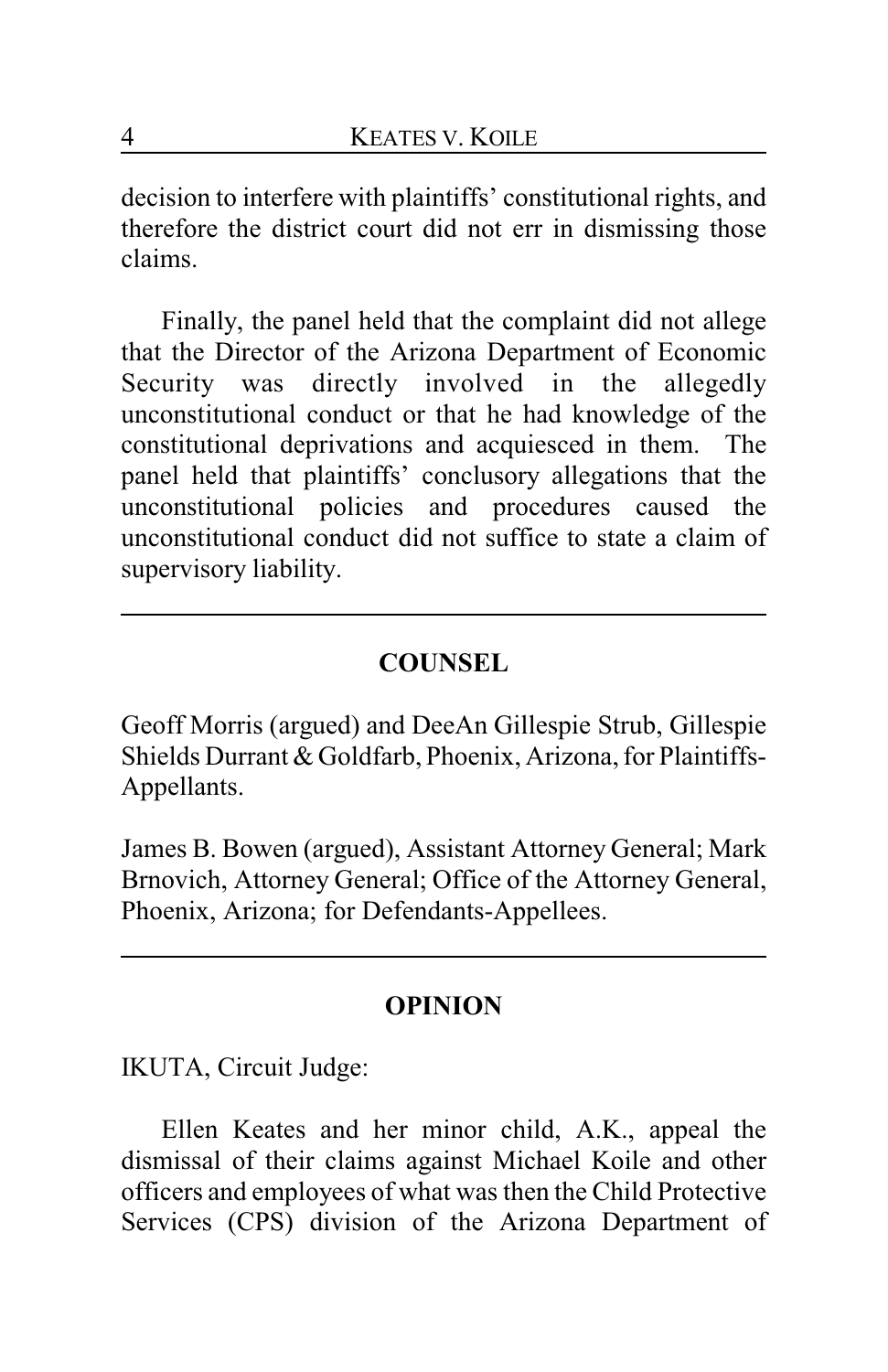Economic Security (ADES), which allege (among other things) violations of Keates's and A.K.'s constitutional rights to familial association.**<sup>1</sup>** These claims all stem from CPS's actions to remove A.K. from her mother's custody following A.K.'s hospitalization for depression and suicidal ideation. We conclude that certain of Keates's and A.K.'s claims against the defendants who allegedly participated in the interference with familial association withstand the motion to dismiss.

I

The operative complaint includes the following factual allegations. In May 2013, A.K. was thirteen years old and had been experiencing depression for four to six months, and "[o]n occasion, she had suicidal ideations." Ellen Keates is the mother of A.K. On May 20, 2013, Keates took A.K. to Christ Cares Clinic where A.K. told an employee that she was sad and had contemplated suicide in the past, but stated that she was not currently experiencing suicidal ideation. The clinic employee referred A.K. to the emergency room at Phoenix Children's Hospital (PCH), where A.K. was seen by a triage nurse and a doctor who ordered a psychological consultation and evaluation by a social worker.

Notes from the triage nurse at PCH stated that A.K. expressed feeling sad and depressed, admitted to having suicidal ideation, "but denied having a plan to carry it out." Several hours later, Randy Call, a PCH employee, and Julie

<sup>&</sup>lt;sup>1</sup> The other defendants are Koile's supervisor, Kimberly Pender, six other CPS employees (Karen Howard, Gillian Vanesse, Rita Gomez, Sarah Jenkins, Joanna Lensche, and Steve Rountree), and Clarence Carter, Director of ADES.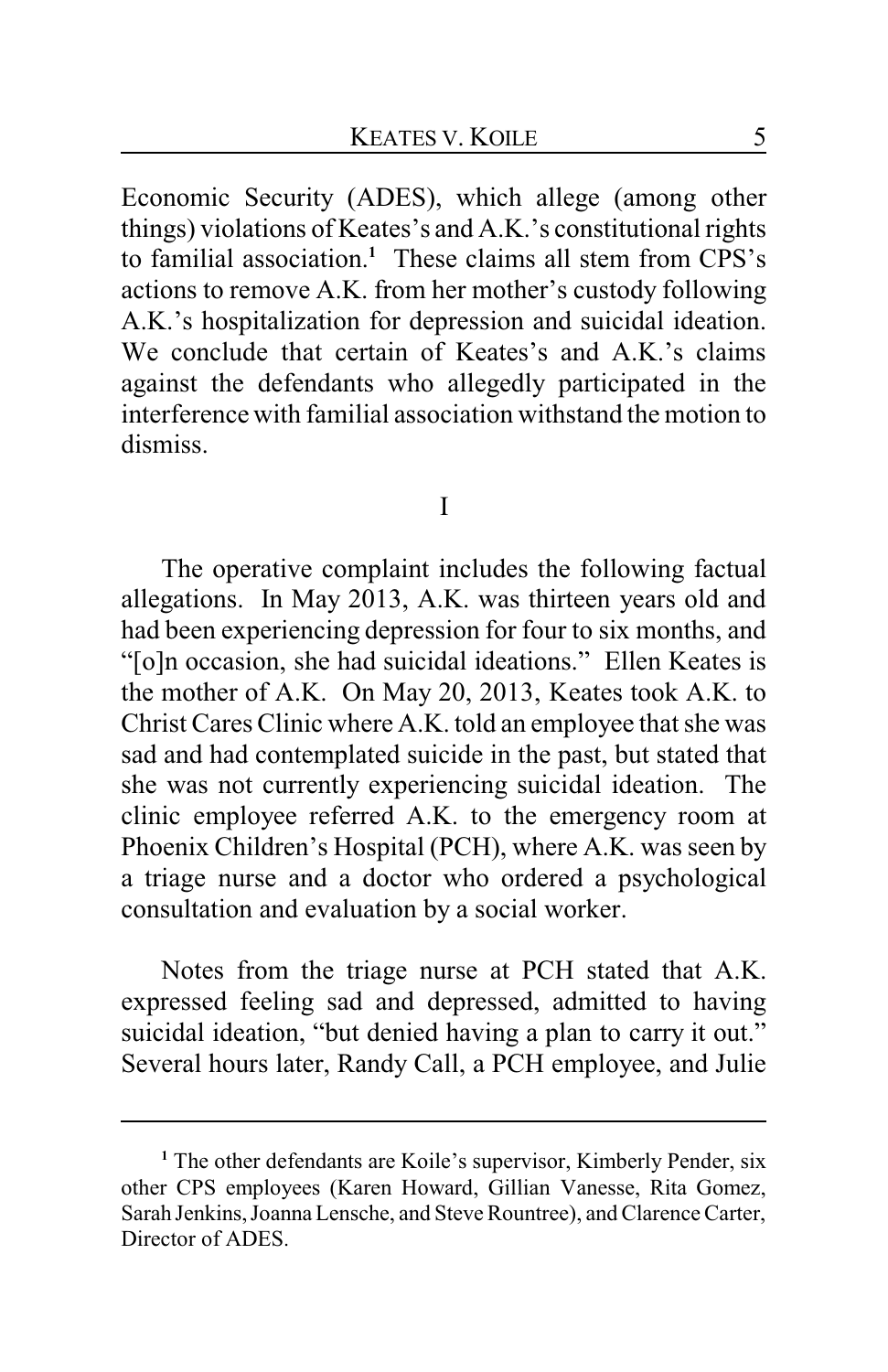Kaplan, a PCH social worker, told Keates that A.K. could go home if Keates provided a safety plan for A.K. Keates offered several options, including having A.K. stay home with her twelve-year old brother, having A.K. stay with a neighbor, or dropping A.K. off at the public library. Call and Kaplan rejected these options. Keates explained that she was self-employed and staying at home would cost her some business, but Keates nevertheless said she would stay home with A.K.

Call and Kaplan then informed Keates that the decision had been made to prevent A.K. from going home with Keates, and that she was required to go to a mental hospital for inpatient treatment. Keates stated that she lacked health insurance to pay for inpatient treatment. When Call, Kaplan, or another hospital staff person asked Keates for her contact information, Keates said she was "unwilling to give PCH agents information that could lead [her] to being billed for an unnecessary, and increasingly costly, stay at PCH." Keates "furiously expressed her concern" to hospital staff that "PCH was going to hold A.K. hostage until PCH received information to bill [her]." Nevertheless, while talking to Call and Kaplan, Keates did provide her name, phone number and other contact information.

At some point after Keates had refused to provide contact information for billing, "someone" from PCH called CPS to report that "A.K. was suffering *severe* depression and had attempted a suicide by strangulation on May 20, 2013." PCH staff told CPS that "inpatient care was necessary"—although they had previously told Keates it was merely recommended—and that Keates "was not able to enact a safety plan." Kaplan subsequently wrote a report stating that "[b]ecause mother refused to provide any identifying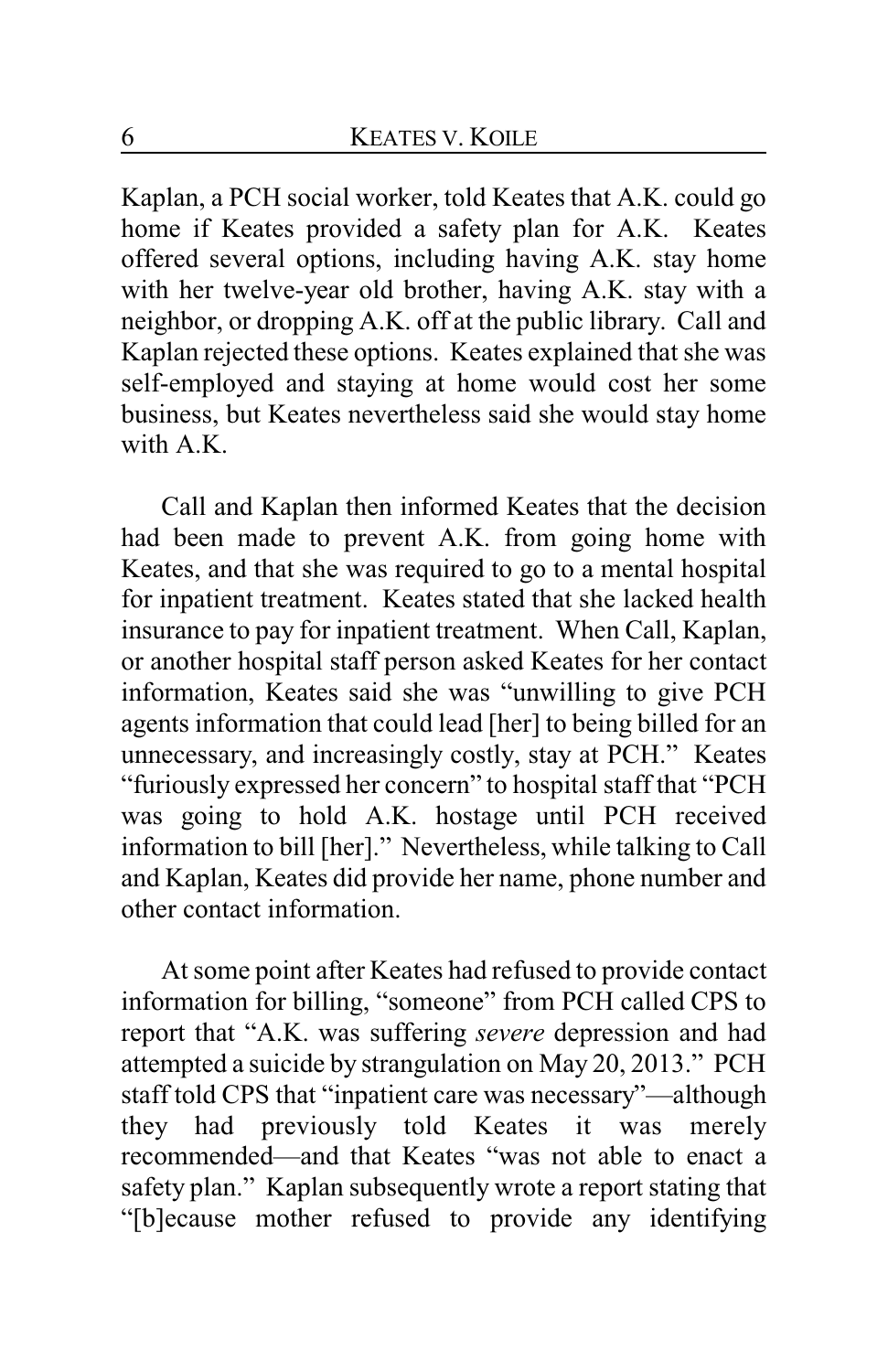information, other than [patient's] name, CPS report was made during assessment for fear that mother would take [patient] and leave." Randy Call spoke to or was referred to CPS employees Joanna Lensche and Steve Rountree. CPS employees Michael Koile, Kim Pender, and Gillian Vanesse were also involved early in the investigation.

At the end of the discussion among Keates and PCH staff, Kaplan told Keates that A.K. would be reassessed in the morning and that Keates should go home and call PCH for the results of the second assessment the next day. Keates went home, but when she called the next morning, May 21, she was told "there would be no second assessment and that CPS had told PCH that Ms. Keates was not to have any contact with A.K. and was not to come back to PCH."

On the morning of May 21, Koile, a CPS case worker, interviewed A.K. without Keates present and without Keates's consent. A.K. reported that her only complaint about her mother was that she "yells, screams, and cusses." A.K. also told Koile that she had suicidal ideation in the past but had not attempted suicide on May 20; the doctor at Christ Cares Clinic had misunderstood her.

Later on May 21, around 11:45 A.M., Koile issued a temporary custody notice (TCN) allowing him to take A.K. away from Keates and put her into CPS custody. In preparing and issuing this order, Koile collaborated with his colleagues, Joanna Lensche and Steve Rountree, and had the advice, consent and approval of his supervisor, Kim Pender. Keates was not at the hospital at the time Koile issued the TCN. A CPS case worker, Karen Howard, later wrote a letter to Keates stating that CPS took custody of A.K. because Keates did not have health insurance and was unwilling to share her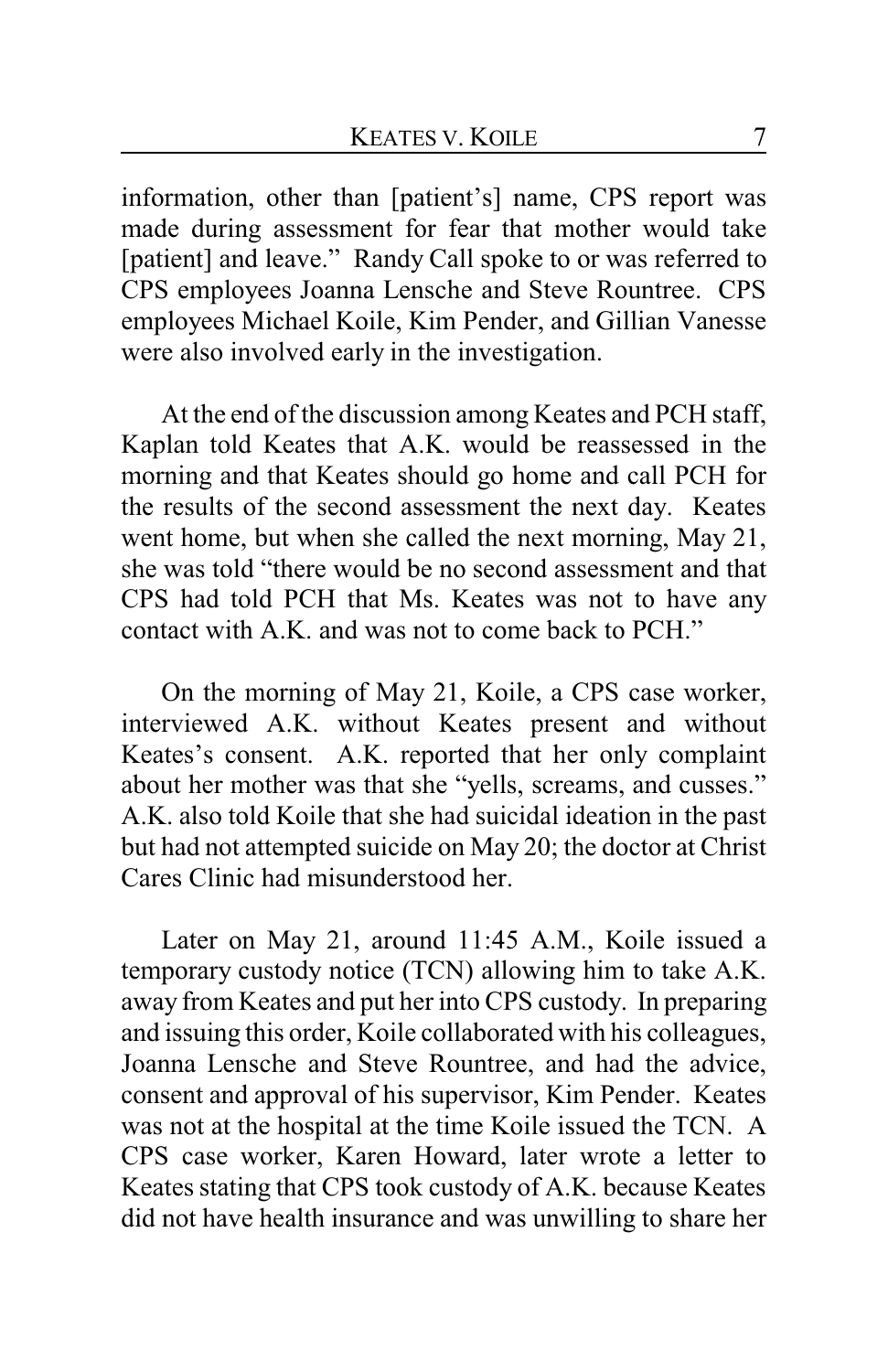contact information with PCH. Koile told PCH that Keates was "prohibited from visiting A.K. during the remainder of A.K.'s stay at PCH."

A.K. was discharged from PCH on May 21, 2013. She was strapped to a gurney and delivered by ambulance to Aurora Behavioral Health System (ABHS) in Tempe, Arizona. During intake at ABHS, Koile told the intake nurse that A.K. had tried to commit suicide on May 20, 2013. But A.K. told the intake nurse that she "did not have, at that time, any [suicidal ideation]" and while "she had some [suicidal ideation] over the course of the previous several months," she had no plan to commit suicide. She stated that "she was depressed but she did not feel like she needed to be here" and told the intake nurse that the doctor at Christ Cares Clinic "misunderstood her in that A.K. had thoughts of choking herself in the past, but that was a while ago and she did not feel like that now." The intake nurse at ABHS found A.K.'s suicide risk to be low.

A.K. remained at ABHS despite the intake nurse's conclusion that she was low risk. A.K. expressed her desire to go home and her anger at not being able to have any contact with her mother. Nevertheless, Koile directed ABHS not to allow Keates to have contact with A.K.

On May 22, 2013, Koile interviewed Keates, who told him that A.K. did not attempt suicide on May 20. The next day, Koile informed ABHS that he had concluded that Keates was unable to care for A.K. and that a dependency petition would be filed. The Arizona Department of Economic Security filed a dependencypetition on behalf of CPS on May 24, 2013. The petition stated that A.K. attempted suicide on May 20, 2013.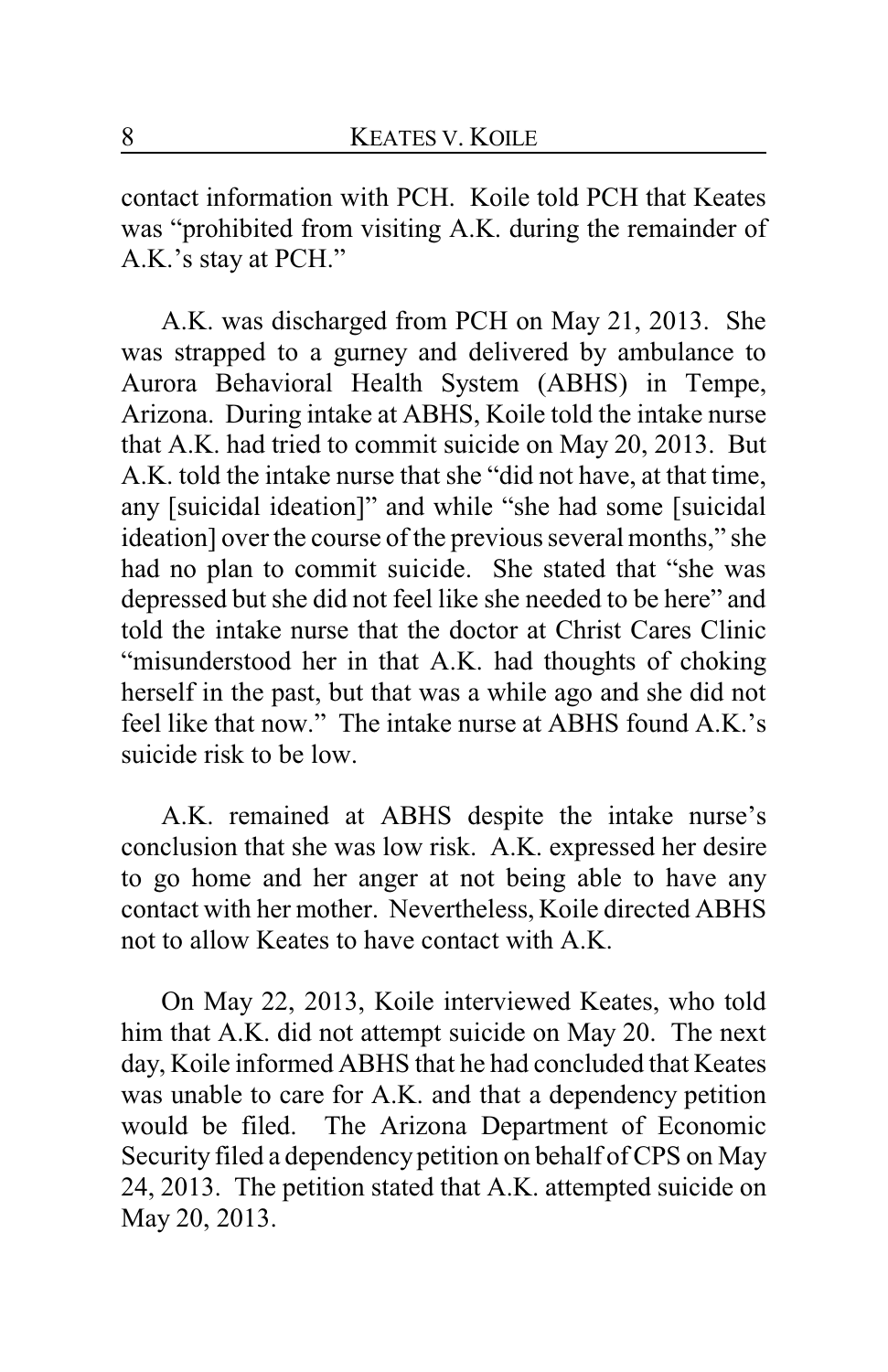Koile told Keates that A.K. would be required to receive "intensive outpatient treatment at ABHS" and that if Keates "could not make financial arrangements for that care, A.K. was not going home." On May 29, 2013, A.K. was discharged from ABHS, which again assessed her as having a low risk for suicide. ABHS told Keates that A.K. did not need intensive outpatient treatment, and that it "rarely ever provides such treatment."

After she was discharged from ABHS, A.K. was placed in a foster home. She did not receive intensive outpatient treatment or her prescribed psychotropic drugs. She was placed in a shelter when her foster mother went on vacation and was later placed in a group home. The group home initially failed to transport A.K. to high school, where she had been accepted into the honors program, and only later provided transportation pursuant to a court order. After spending nearly four months outside of her mother's custody, A.K. returned home on September 12, 2013. The dependency petition was dismissed on November 26, 2013.

Keates, on behalf of herself and A.K., filed this action in state court, and the defendants removed the case to federal court. Keates filed the operative complaint, which alleged that the defendants had violated Keates's and A.K.'s constitutional rights to familial association under the First, Fourth, and Fourteenth Amendments and the right to be free from deliberately falsified evidence in dependency proceedings, among other claims. The complaint also alleged various state law claims.

The district court dismissed Keates's constitutional claims with prejudice on the ground that all defendants were entitled to qualified immunity. The district court concluded that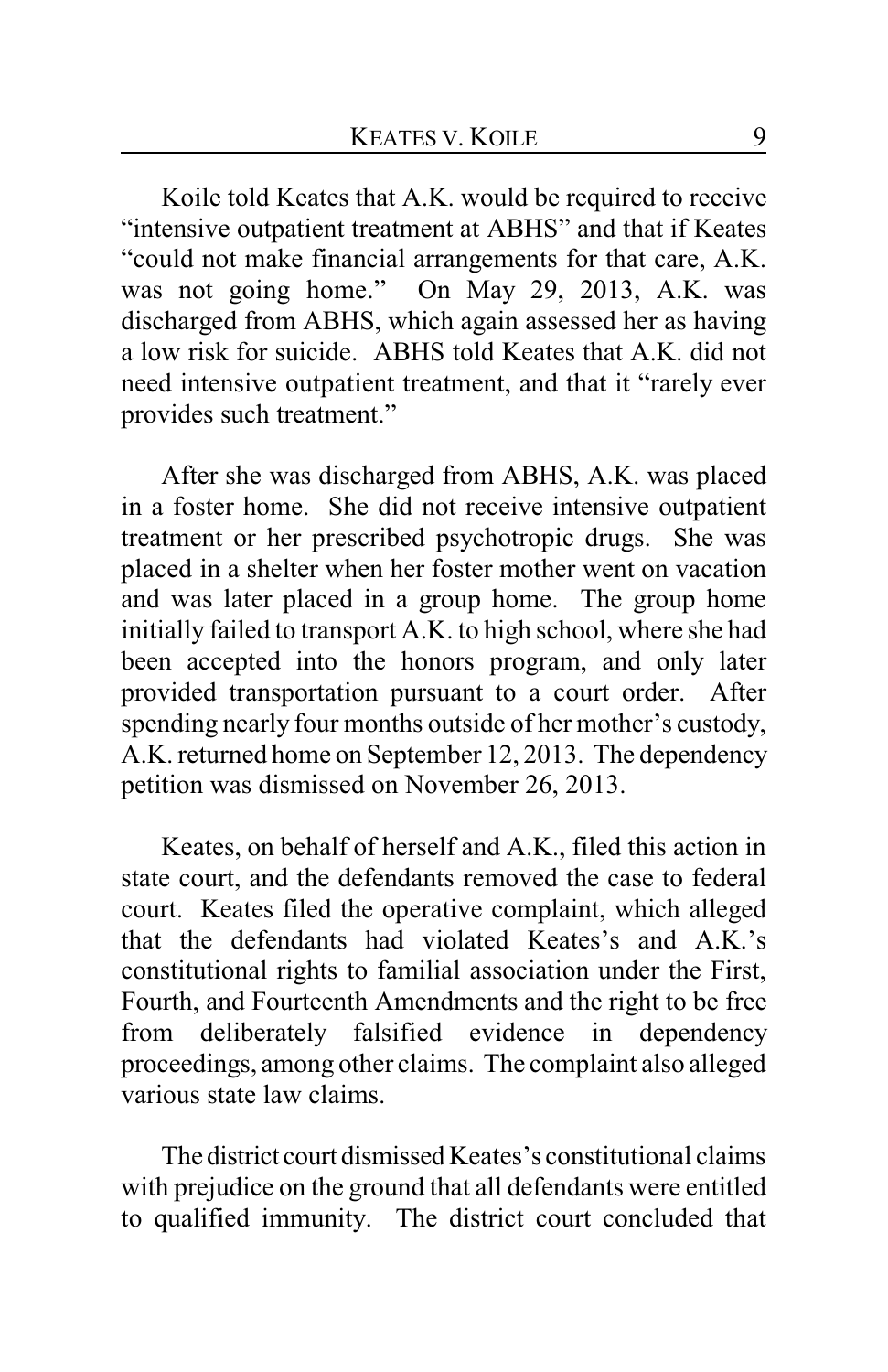Koile did not violate Keates's and A.K.'s constitutional rights to familial association because Koile had reasonable cause to believe that A.K. was in imminent danger of serious bodily injury, and the scope of the intrusion was reasonably necessary to avert that injury. Further, the district court held that the complaint did not allege facts sufficient to establish that Koile presented deliberately fabricated evidence to the juvenile court. It remanded the remaining state claims to state court. Keates and A.K. timely appealed.

#### II

We review a district court's grant of a motion to dismiss and issues of qualified immunity de novo. *Price v. Hawaii*, 939 F.2d 702, 706 (9th Cir. 1991). The district court had jurisdiction under 28 U.S.C. § 1331. We have jurisdiction under 28 U.S.C. § 1291.

At the motion-to-dismiss stage, we take all well-pleaded factual allegations in the complaint as true, construing them "in the light most favorable to the nonmoving party," *Silvas v. E\*Trade Mortg. Corp.*, 514 F.3d 1001, 1003 (9th Cir. 2008), and then determine "whether they plausibly give rise to an entitlement to relief," *Ashcroft v. Iqbal*, 556 U.S. 662, 679 (2009).

This appeal raises an additional wrinkle because the district court granted the motion to dismiss largely on the ground that defendants were entitled to qualified immunity. Determining claims of qualified immunity at the motion-todismiss stage raises special problems for legal decision making. *See Kwai Fun Wong v. United States*, 373 F.3d 952, 956–57 (9th Cir. 2004). On the one hand, we may not dismiss a complaint making "a claim to relief that is plausible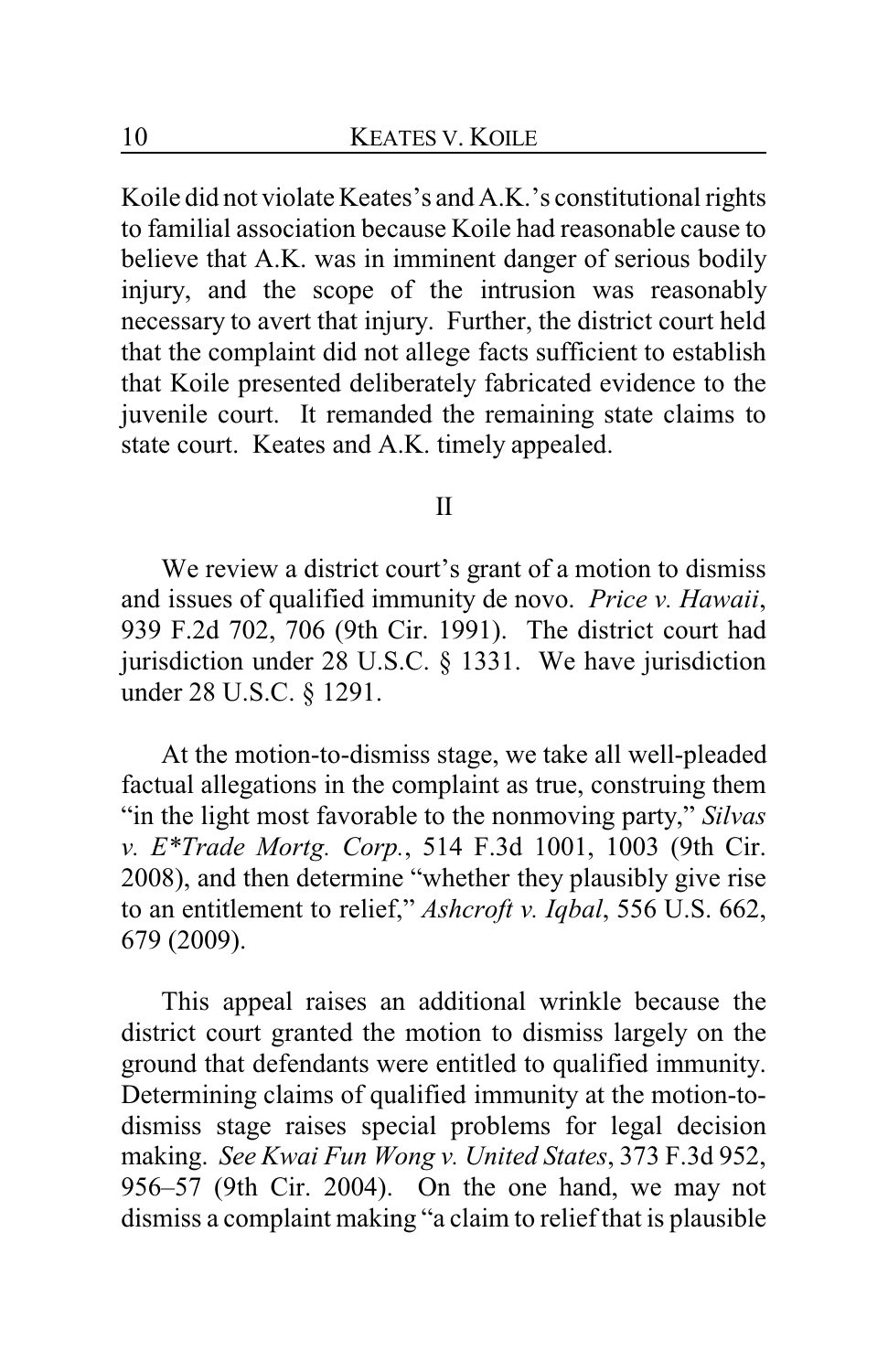on its face." *Iqbal*, 556 U.S. at 678 (quoting *Bell Atl. Corp. v. Twombly*, 550 U.S. 544, 570 (2007)). But on the other hand, defendants are entitled to qualified immunity so long as "their conduct does not violate clearly established statutory or constitutional rights of which a reasonable person would have known." *Harlow v. Fitzgerald*, 457 U.S. 800, 818 (1982). The Supreme Court has emphasized that this is a low bar, explaining that "[q]ualified immunity gives government officials breathing room to make reasonable but mistaken judgments about open legal questions." *Ashcroft v. al-Kidd*, 563 U.S. 731, 743 (2011). Indeed, "[w]hen properly 563 U.S. 731, 743 (2011). applied," qualified immunity protects "all but the plainly incompetent or those who knowingly violate the law." *Id.* (quoting *Malley v. Briggs*, 475 U.S. 335, 341 (1986)).

Balancing these competing rules, when a district court dismisses a complaint for failure to state a claim based on a qualified immunity defense, we consider whether the complaint alleges sufficient facts, taken as true, to support the claim that the officials' conduct violated clearly established constitutional rights of which a reasonable officer would be aware "in light of the specific context of the case." *Mullenix v. Luna*, 136 S. Ct. 305, 308 (2015) (per curiam) (quoting *Brosseau v. Haugen*, 543 U.S. 194, 198 (2004) (per curiam)). If the operative complaint "contains even one allegation of a harmful act that would constitute a violation of a clearly established constitutional right," then plaintiffs are "entitled to go forward" with their claims. *Pelletier v. Fed. Home Loan Bank of San Francisco*, 968 F.2d 865, 872 (9th Cir. 1992). But our decision at the motion-to-dismiss stage sheds little light on whether the government actors might ultimately be entitled to qualified immunity "were the case permitted to proceed, at least to the summary judgment stage" and the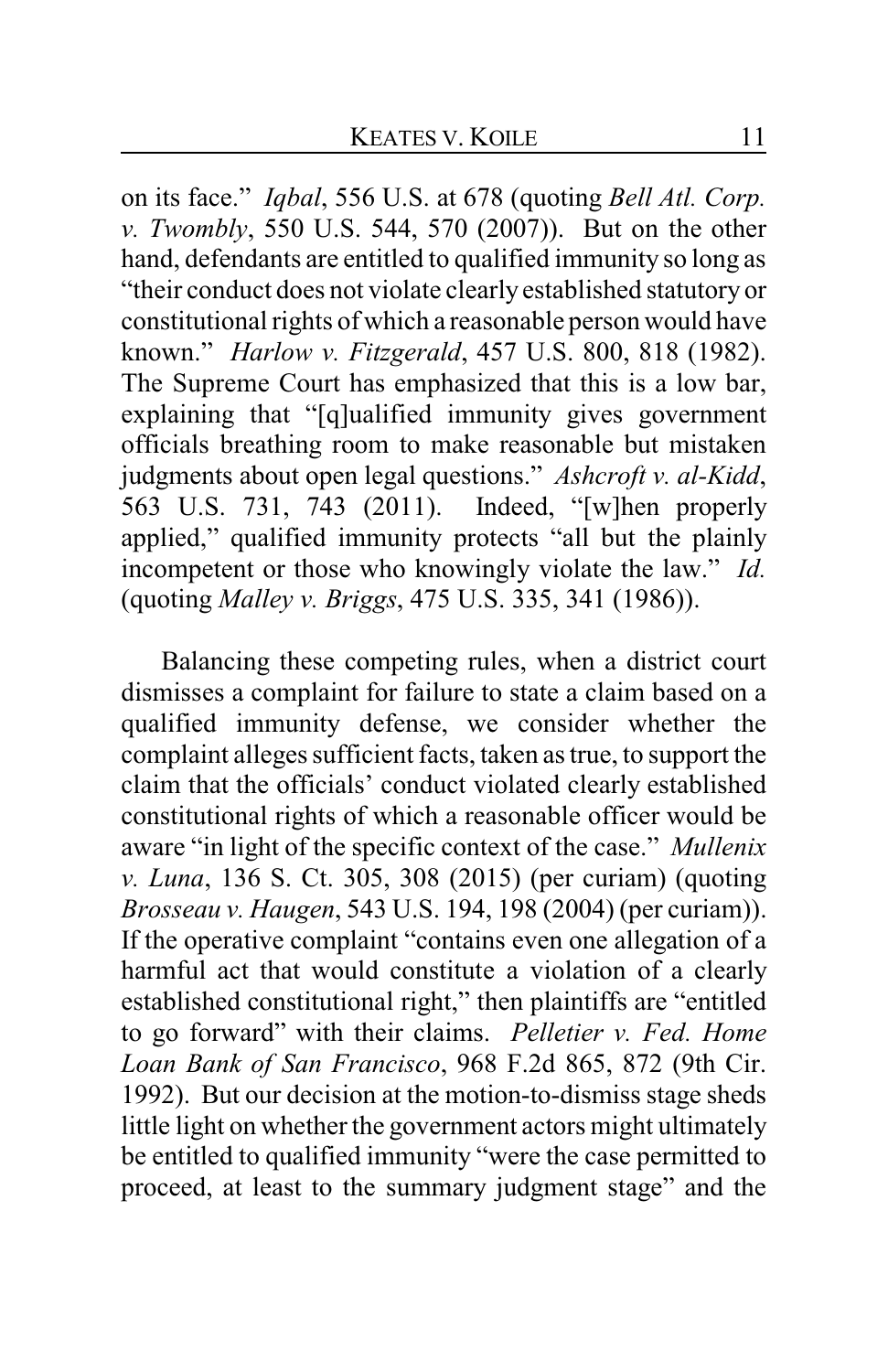court is presented with facts providing context for the challenged actions. *Kwai Fun Wong*, 373 F.3d at 957.

#### III

Because the operative complaint here was dismissed on qualified immunity grounds, we must determine whether Keates and A.K.'s complaint pleads a plausible claim that withstands a qualified immunity defense. We review a grant of qualified immunity de novo. *Prison Legal News v. Lehman*, 397 F.3d 692, 698 (9th Cir. 2005).

In determining whether a government official is entitled to qualified immunity, we consider two different questions: (1) whether, "[t]aken in the light most favorable to the party asserting the injury, . . . the facts alleged show the officer's conduct violated a constitutional right"; and (2) if so, "whether the right was clearly established." *Saucier v. Katz*, 533 U.S. 194, 201 (2001), *overruled on other grounds by Pearson v. Callahan*, 555 U.S. 223, 236–42 (2009).

#### A

The operative complaint's primary claim is that the defendants violated Keates's and A.K.'s rights to familial association. Therefore, we begin by looking to our case law to delineate the scope of the constitutional right to familial association at issue in this case. This right is entirely judgemade; it does not appear in the text of the Constitution itself. Nor have courts been entirely clear regarding the source of the right; they have variously relied on the Fourteenth, First, and Fourth Amendments.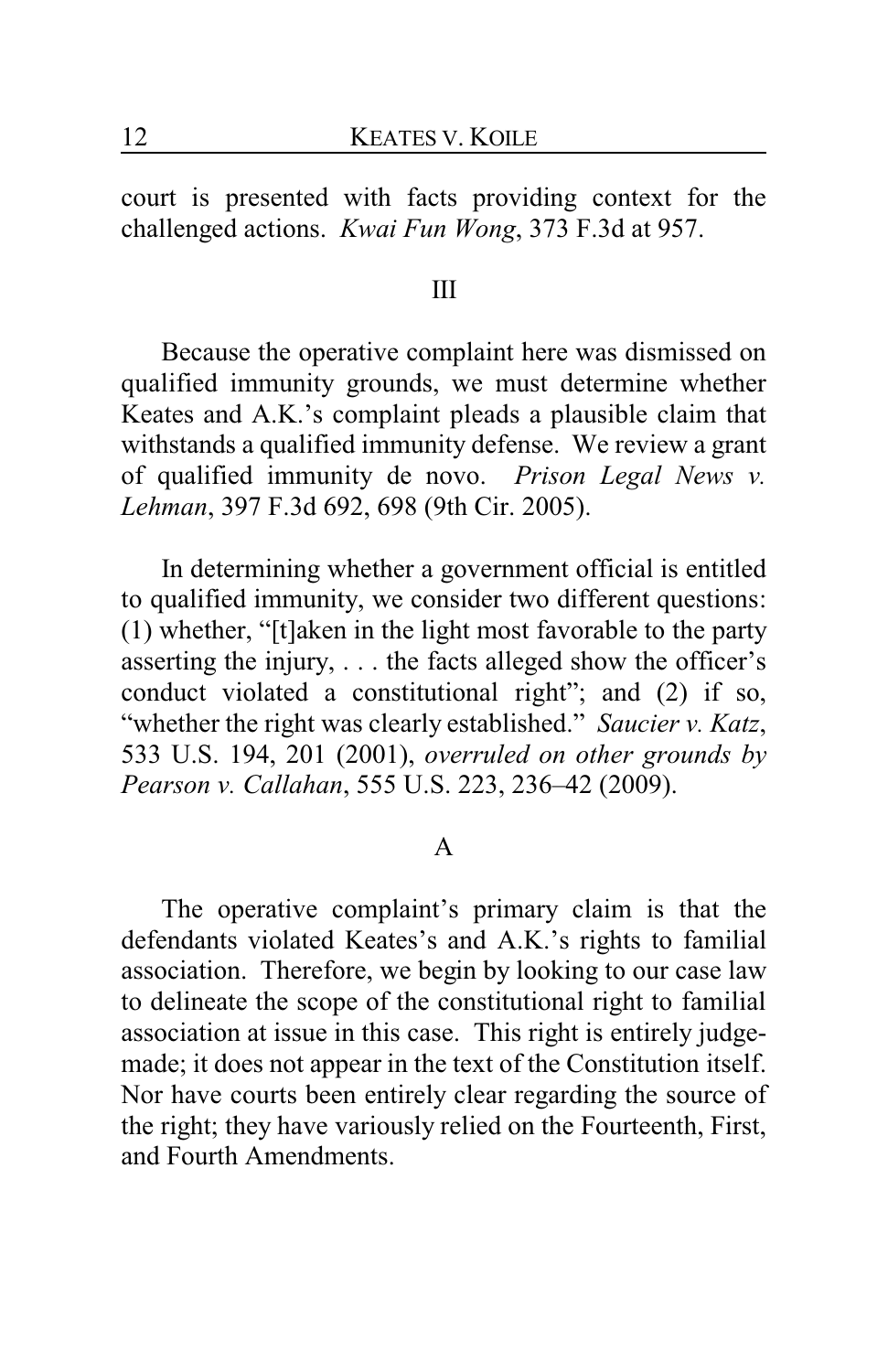The Fourteenth Amendment prohibits states from depriving "anyperson of life, liberty, or property, without due process of law." U.S. Const. amend. XIV § 1. The Supreme Court has stated that "the interest of parents in the care, custody, and control of their children—is perhaps the oldest of the fundamental liberty interests recognized by this Court." *Troxel v. Granville*, 530 U.S. 57, 65 (2000) (plurality opinion); *see also Santosky v. Kramer*, 455 U.S. 745, 753 (1982) (addressing the "Court's historical recognition that freedom of personal choice in matters of family life is a fundamental liberty interest protected by the Fourteenth Amendment"). Courts have characterized the right to familial association as having both a substantive and a procedural component. While the right is a fundamental liberty interest, *see, e.g.*, *Rosenbaum v. Washoe County*, 663 F.3d 1071, 1079 (9th Cir. 2011); *Smith v. City of Fontana*, 818 F.2d 1411, 1418 (9th Cir. 1987), *overruled on other grounds by Hodgers-Durgin v. De La Vina*, 199 F.3d 1037 (9th Cir. 1999) (en banc), officials may interfere with the right if they "provide the parents with fundamentally fair procedures," *Santosky*, 455 U.S. at 753–54.

The First Amendment also protects "family relationships, that presuppose 'deep attachments and commitments to the necessarily few other individuals with whom one shares not only a special community of thoughts, experiences, and beliefs but also distinctively personal aspects of one's life.'" *Lee v. City of Los Angeles*, 250 F.3d 668, 685 (9th Cir. 2001) (quoting *Board of Dirs. v. Rotary Club*, 481 U.S. 537, 545 (1987)). This right was first identified in *Roberts v. United States Jaycees*, which indicated that protecting intimate relations "from unwarranted state interference" was necessary to safeguard "the ability independently to define one's identity that is central to any concept of liberty." 468 U.S.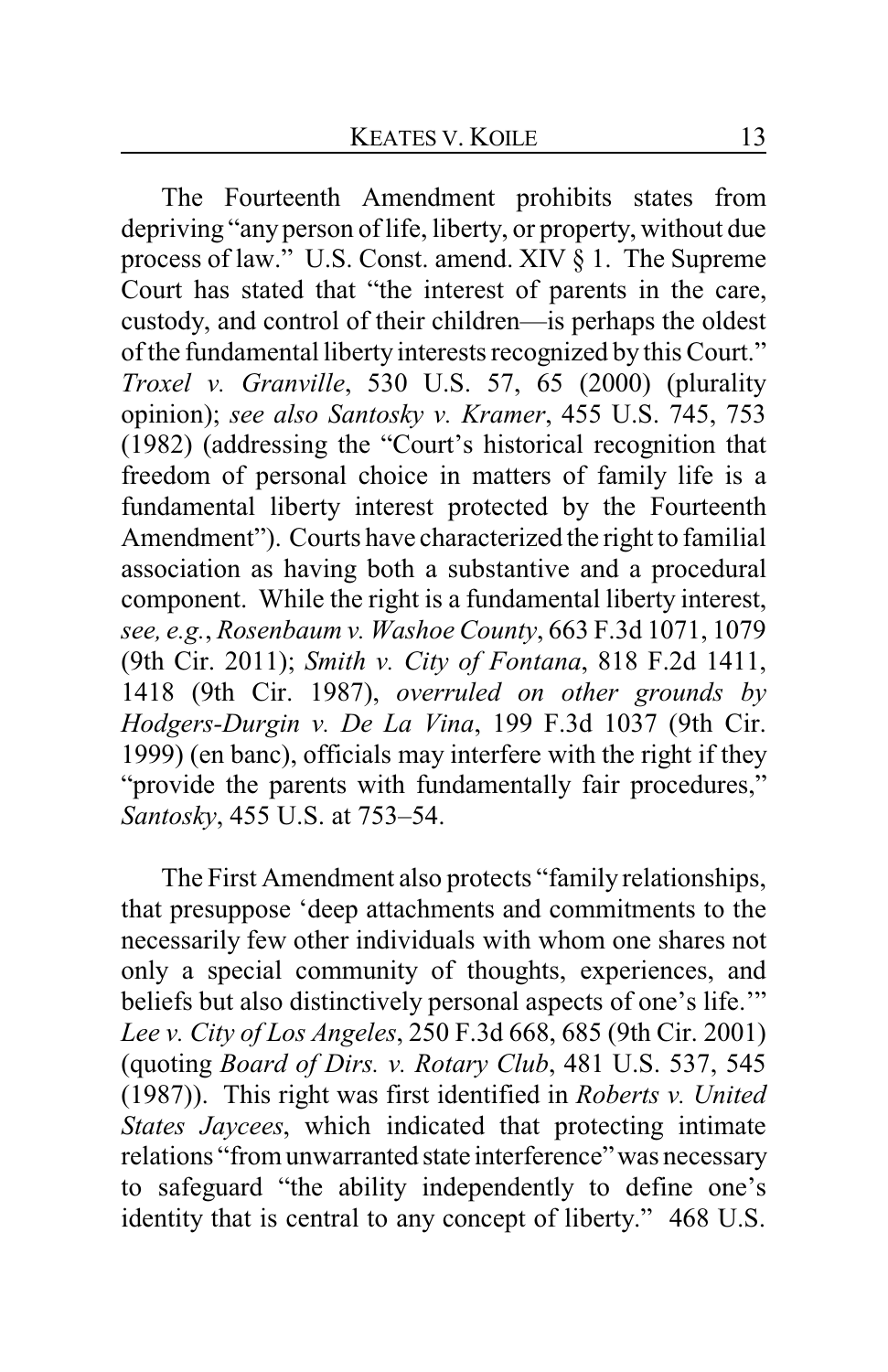609, 619 (1984). The Court subsequently confirmed that "the First Amendment protects . . . family relationships." *Board of Dirs.*, 481 U.S. at 545. Accordingly, we have held that claims under both the First and Fourteenth Amendment for unwarranted interference with the right to familial association could survive a motion to dismiss. *See Lee*, 250 F.3d at 686.

In addition to the Fourteenth and First Amendment rights to familial association, "[w]e evaluate the claims of children who are taken into state custody under the Fourth Amendment right to be free from unreasonable seizures rather than the Fourteenth Amendment right to familial association." *Kirkpatrick v. County of Washoe*, 792 F.3d 1184, 1189 (9th Cir. 2015), *on reh'g en banc*, 843 F.3d 784 (9th Cir. 2016) (internal quotation marks omitted); *see also Wallis v. Spencer*, 202 F.3d 1126, 1137 n.8 (9th Cir. 2000) (holding that the childrens' claims "should properly be assessed under the Fourth Amendment"). Despite the different constitutional source of the right, we have held that "the same legal standard applies in evaluating Fourth and Fourteenth Amendment claims for the removal of children." *Wallis*, 202 F.3d at 1137 n.8.

We have woven these constitutional threads into a discrete constitutional right in cases where state officials remove children from parents without consent or due process. Our cases hold that the Fourteenth, First, and Fourth Amendments provide a guarantee "that parents will not be separated from their children without due process of law except in emergencies." *Mabe v. San Bernardino Cty., Dep't of Pub. Soc. Servs.*, 237 F.3d 1101, 1107–09 (9th Cir. 2001). Officials may not remove children from their parents without a court order unless they have "information at the time of the seizure that establishes reasonable cause to believe that the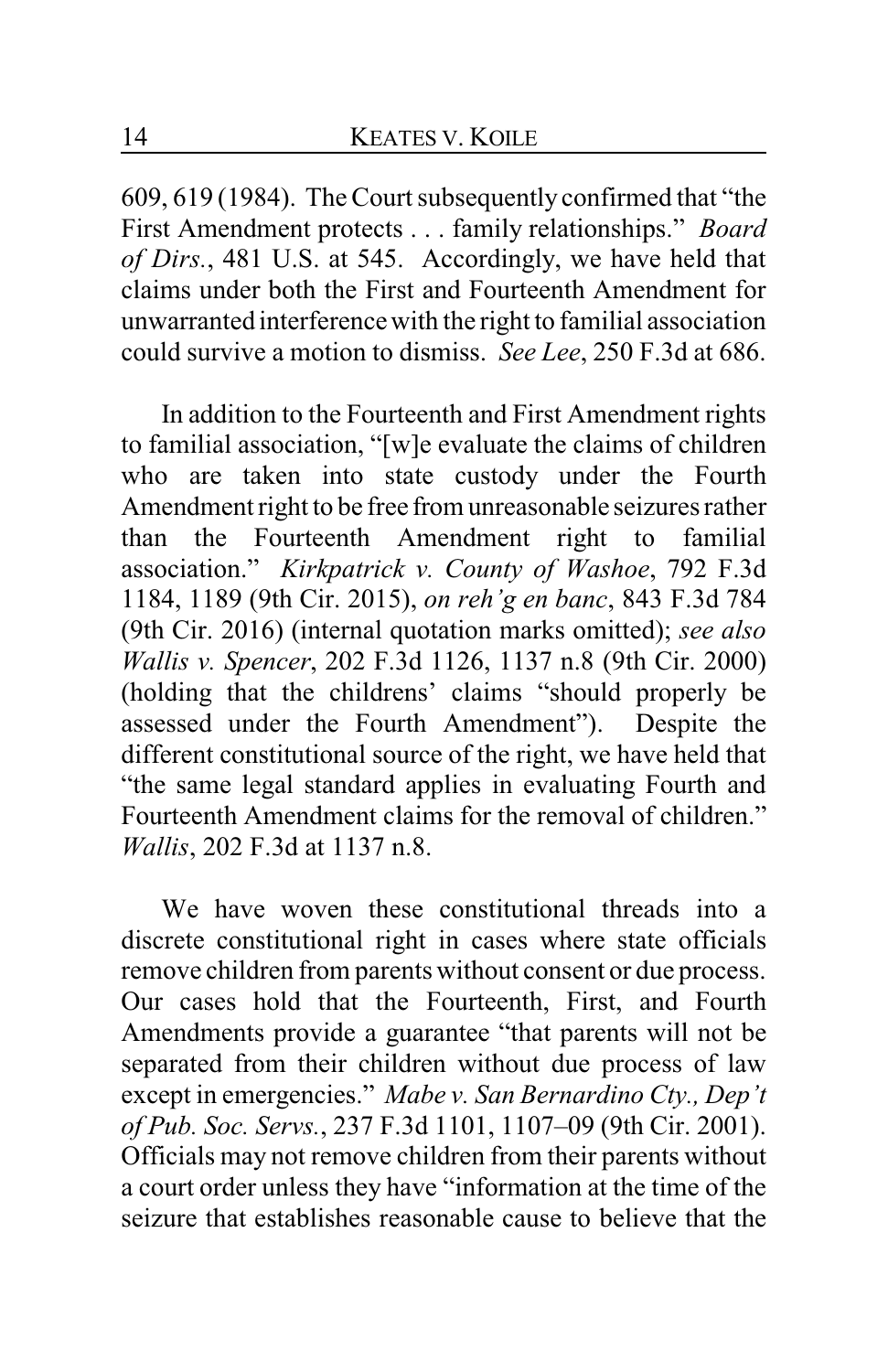child is in imminent danger of serious bodily injury." *Rogers v. County of San Joaquin*, 487 F.3d 1288, 1294 (9th Cir. 2007) (internal quotation marks omitted). Such "reasonable cause" arises, for example, where there is evidence of imminent abuse after sufficient investigation. Thus "[s]erious allegations of abuse that have been investigated and corroborated" may give rise to a reasonable inference that children "might again be beaten or molested during the time it would take to get a warrant" unless the official takes the children into temporary custody. *Id.* at 1294–95. Lack of health insurance, by contrast, does not provide a reasonable cause to believe a child is in imminent danger. *Id.* at 1296.

An official "cannot seize children suspected of being abused or neglected unless reasonable avenues of investigation are first pursued." *Wallis*, 202 F.3d at 1138; *see id.* (quoting *BeVier v. Hucal*, 806 F.2d 123, 128 (7th Cir. 1986), for the proposition that an officer has a duty to "make a thorough investigation and exercise reasonable judgment before invoking the awesome power of arrest and detention"). Further, because the "scope of the intrusion" must be "reasonablynecessaryto avert" a specific injury, the intrusion cannot be longer than necessary to avert the injury. *Id.* at 1140–41 (indicating that children could be held away from their parents only for so long as the emergency existed).

In *Wallis v. Spencer*, for instance, we considered a claim brought by parents and their two young children against the City of Escondido after police officers seized their children without a court order. *Id.* at 1131. The seizure occurred after the mother's institutionalized and severely mentally ill sister told her therapist that her brother-in-law was planning to sacrifice his young son to Satan on the Fall Equinox. *Id*. The therapist reported this threat, which ultimately made its way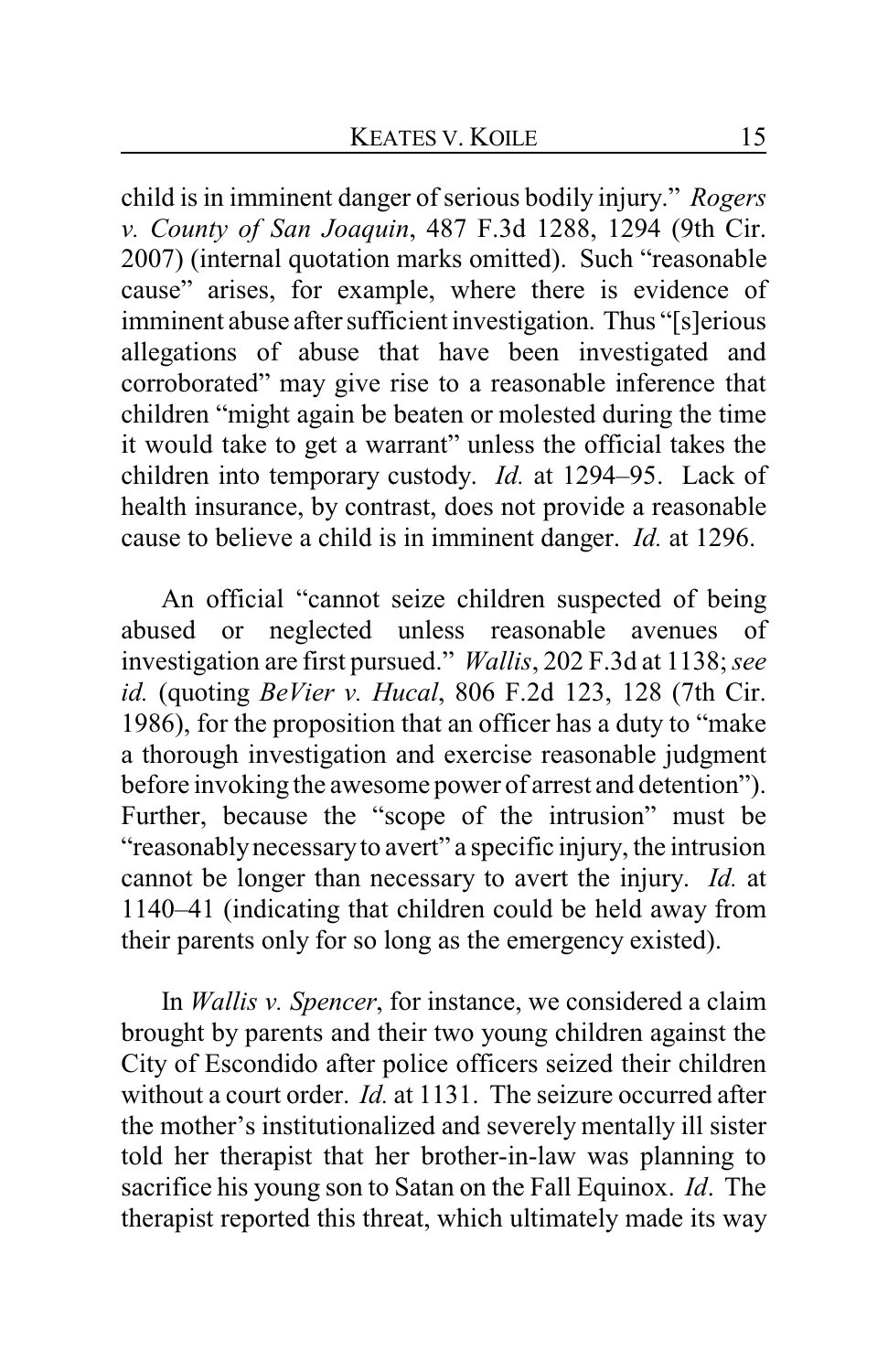to the police, who entered the family's home around midnight and took custody of the children and transported them to a county institution. *Id.* at 1132–34. Without parental presence or consent, the children were taken to a local hospital where they were subjected to internal body cavity examinations to determine whether abuse had occurred. *Id.* at 1135. They remained in state custody for two and a half months before being returned to their parents. *Id.* at 1134.

Proceeding under the Fourteenth Amendment (as to the claims of the parents) and the Fourth Amendment (as to the claims of the children), but applying the same legal standard, *see id.* at 1137 n.8, Wallis held that there were genuine issues of material fact as to whether the police had reasonable cause to believe that the children "faced an immediate threat of serious physical injury or death," and whether "the actions taken by the officers—removing the children from their mother and placing them in an institution—exceeded the permissible scope of the action necessary to protect them from that immediate threat," *id.* at 1138 (emphasis omitted). There were triable issues of fact as to whether the officers had pursued reasonable avenues of investigation, and whether "the scope and degree of the state interference was justified by the alleged exigency." *Id.* at 1140. In particular, because the police had no information that the alleged sacrifice plot extended beyond the Equinox, there was a genuine issue of material fact "as to whether the emergency continued to exist for more than the brief day or two following the time of the children's seizure." *Id. Wallis* did not address the question whether the City could be held liable for detention of the children after their removal was approved by a juvenile court. *Id.* at 1141.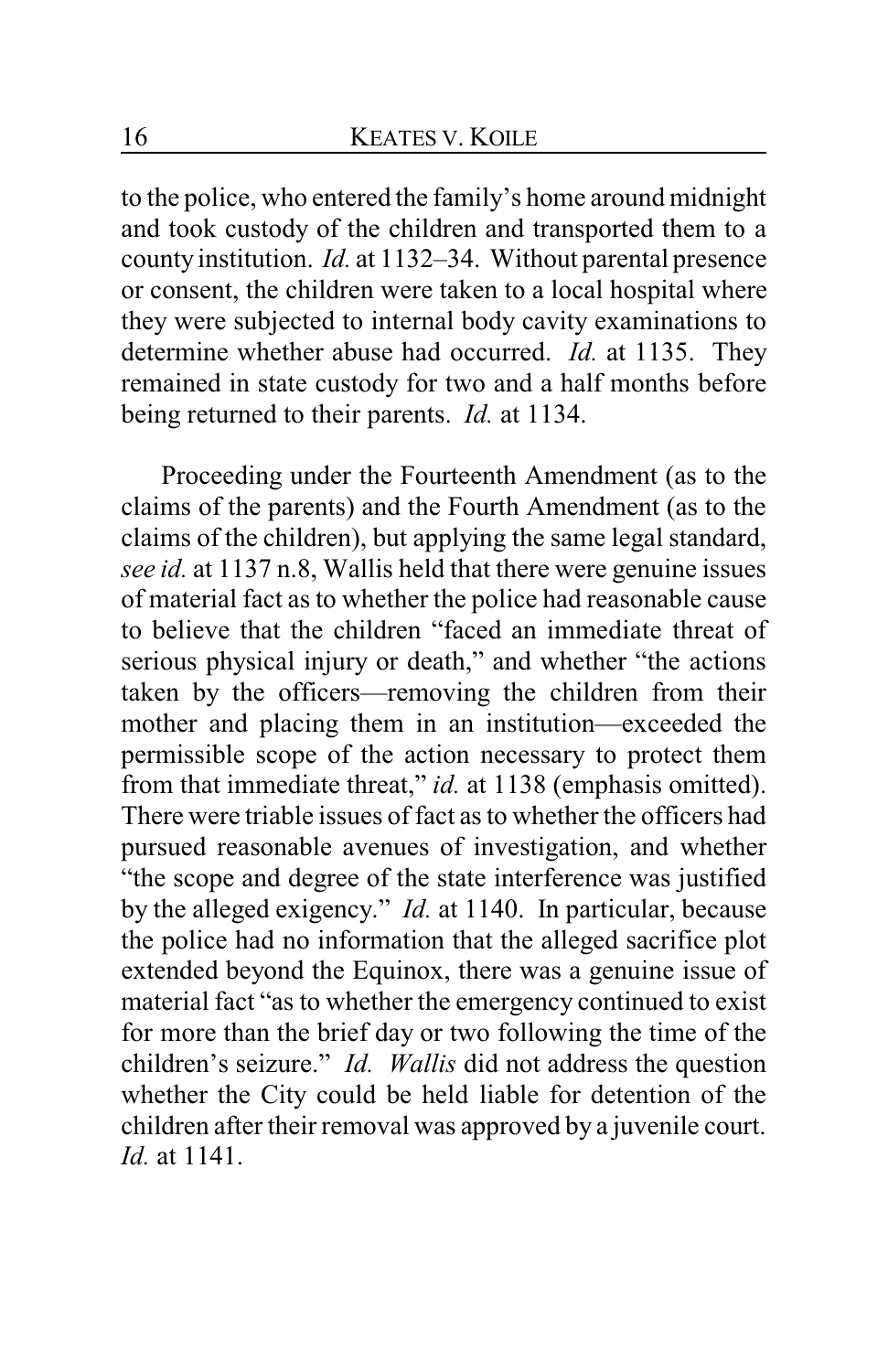In sum, our case law clearly establishes that the rights of parents and children to familial association under the Fourteenth, First, and Fourth Amendments are violated if a state official removes children from their parents without their consent, and without a court order, unless information at the time of the seizure, after reasonable investigation, establishes reasonable cause to believe that the child is in imminent danger of serious bodily injury, and the scope, degree, and duration of the intrusion are reasonably necessary to avert the specific injury at issue.

#### B

Turning to the first of the two qualified immunity inquiries, we must now determine whether the operative complaint alleges sufficient facts, accepted as true and construed in the light most favorable to Keates and A.K., to establish that Koile and the other defendants violated Keates's and A.K's constitutional rights to familial association. For the reasons that follow, we conclude that the allegations are sufficient to state "a claim to relief that is plausible on its face." *Iqbal*, 556 U.S. at 678 (quoting *Twombly*, 550 U.S. at 570).

Based on the allegations in the complaint, Koile's exercise of authority over A.K. interfered with Keates's relationship with A.K. First, on May 21, Koile detained A.K. at PCH and had hospital staff inform Keates that she could not have contact with her daughter or take her home. Further, Koile interfered with the right of familial association by issuing a TCN on May 21, and transporting A.K. strapped to a gurney by ambulance to ABHS the same day, where she was held without her parent's consent and without a court order. *See Wallis*, 202 F.3d. at 1134–35.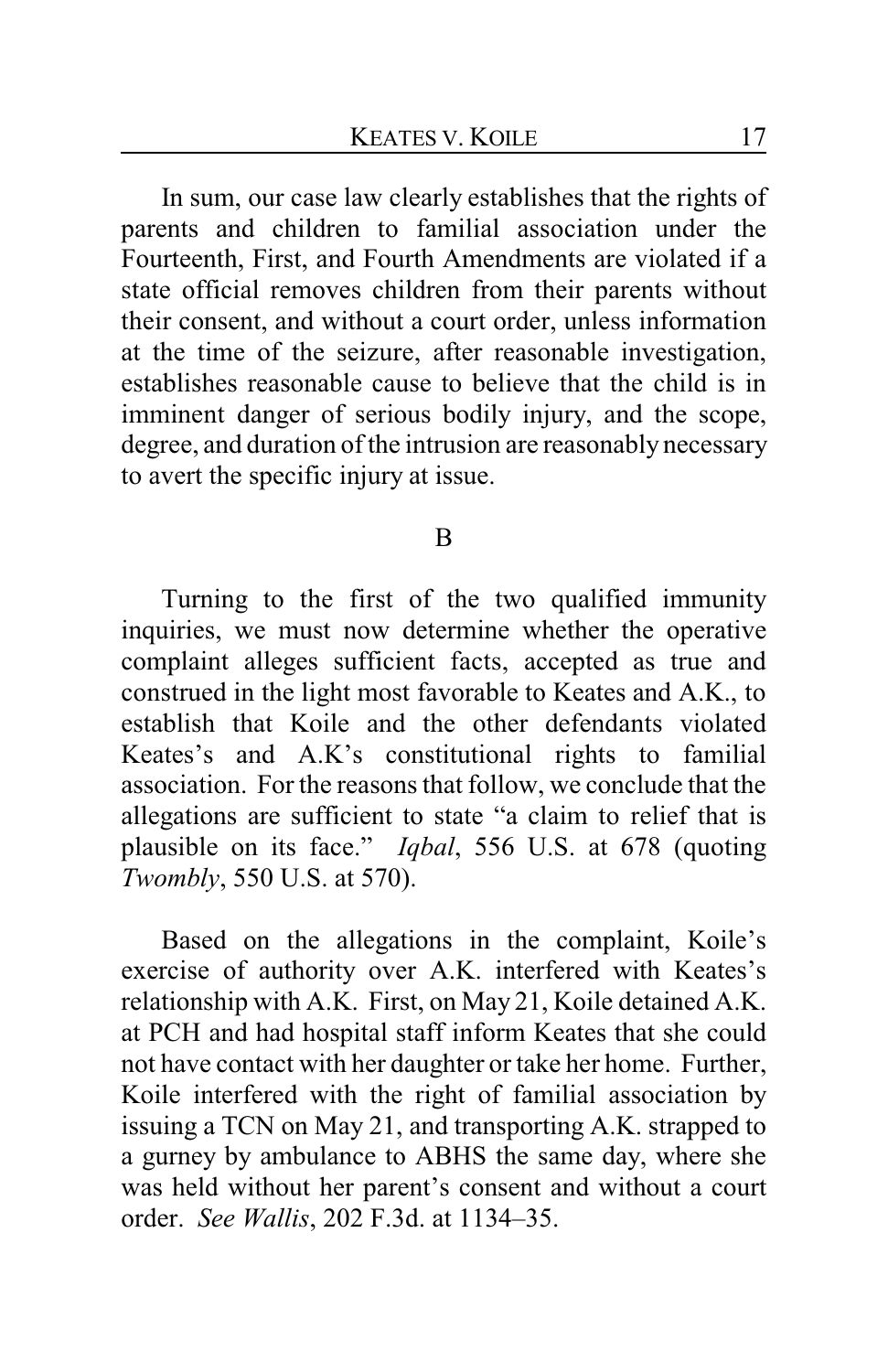These actions would not constitute a violation of Keates's and A.K.'s rights to familial association if the defendants had information at the time of the seizure, after reasonable investigation, giving rise to a reasonable cause to believe that A.K. was in imminent danger of serious bodily injury, and if the scope of the intrusion was reasonably necessary to prevent serious bodily injury. *See id.* at 1138. Based on the allegations of the complaint, however, these requirements were not met. Although Koile could have given weight to the call from "someone" at PCH on May 20 stating that A.K. had tried to commit suicide, the allegations in the complaint establish that Koile did not undertake a reasonable investigation as to whether A.K. was in imminent danger due to her mother's presence. According to the complaint, Koile did not corroborate the PCH call to CPS or obtain other medical opinions on whether A.K. was at risk. Because both Keates and A.K. repeatedly informed Koile that A.K. was not actively suicidal, a reasonable official in Koile's position would have known that further investigation was necessary. Moreover, after Koile issued a TCN and transferred A.K. to ABHS, the intake nurse at ABHS determined that A.K. was "low-risk" for suicide, further undercutting any reasonable belief that A.K. was in imminent danger. Nevertheless, the complaint alleges that A.K. was detained at ABHS at least two more days before Koile sought a court order. *See id.* at 1140 (stating that "the scope and degree of the state interference" must be "justified by the alleged exigency").

The complaint further alleges facts plausibly indicating that Koile had sufficient time to obtain a warrant. *See Rogers*, 487 F.3d at 1294. On May 20, when Koile first talked to A.K., she was in a hospital and under medical supervision. According to the complaint, Keates did not attempt to remove A.K. from PCH but allowed her to stay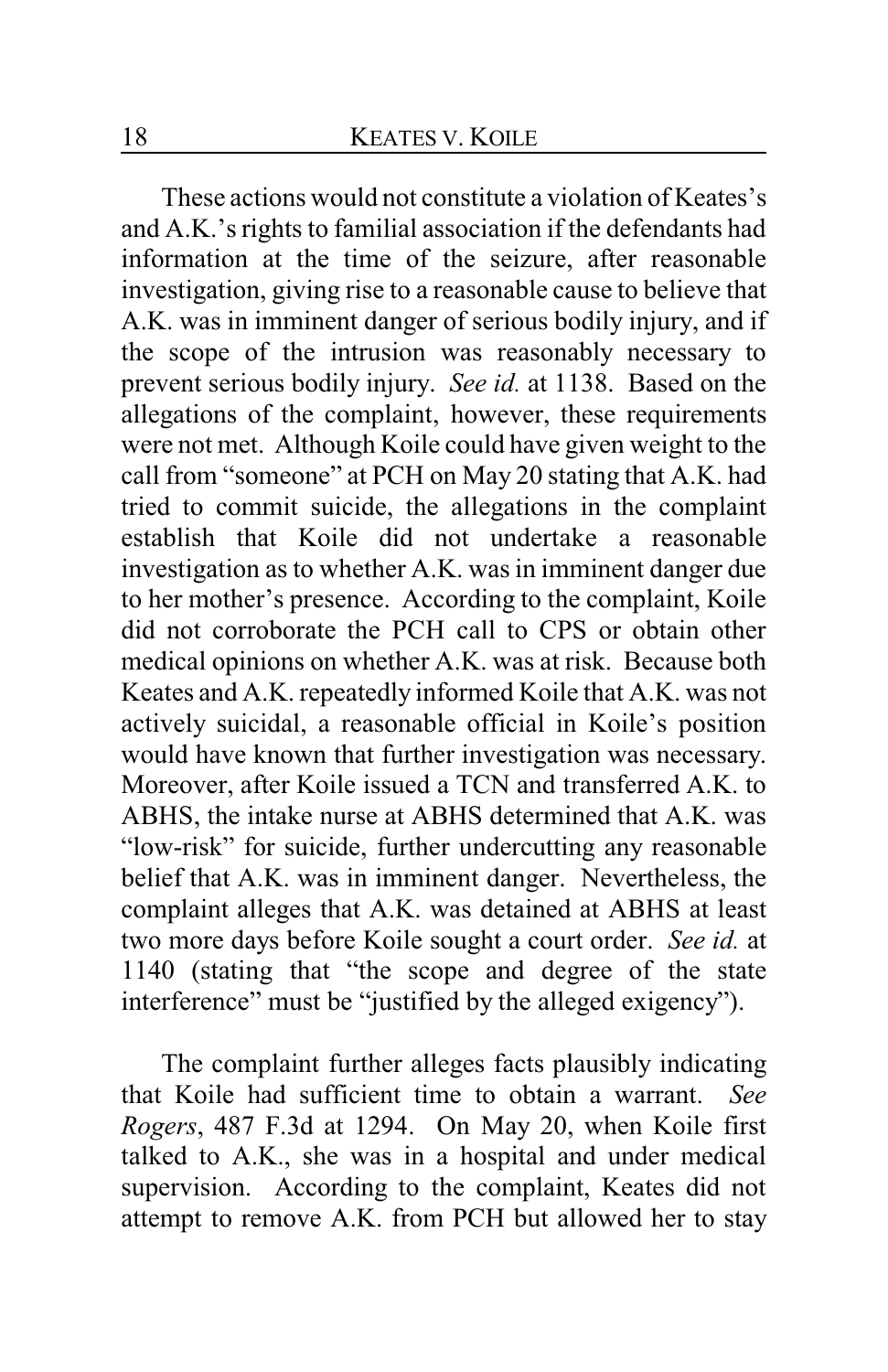overnight and merely called for a status report the next day. "[T]he unlikely possibility" that Keates might "unexpectedly abscond" with A.K. does not "justify dispensing with the warrant requirement." *See Kirkpatrick v. County of Washoe*, 843 F.3d 784, 792 (9th Cir. 2016) (en banc). Although PCH was concerned about Keates's lack of health insurance and her ability to pay for treatment, such a concern does not give rise to an imminent danger that would allow the state to dispense with obtaining a court order. *Rogers*, 487 F.3d at 1296.

Finally, the complaint plausibly indicates that Koile exceeded the scope of any intrusion necessary to protect A.K. *See Wallis*, 202 F.3d at 1140. Based on the allegations in the complaint, there was no basis for preventing Keates from having contact with A.K. According to the complaint, A.K.'s only concern about her mother was that she "yells, screams, and cusses"; nothing in the complaint indicates that Keates was involved in any past or planned future abuse of A.K. or that contact with Keates would lead to injury. *See id.* at 1140–41. There was also no basis for requiring A.K. to be strapped to a gurney when she was transported to ABHS, because nothing in the complaint suggests A.K. posed an imminent danger to herself that might justify such restraints. Detaining A.K. at ABHS also exceeded the necessary scope of any intrusion because ABHS's assessment made clear that any threat of immediate harm had dissipated. *See id.* at 1140. Accordingly, we conclude that the operative complaint plausibly alleges that Koile violated Keates's and A.K.'s rights to familial association.**<sup>2</sup>**

**<sup>2</sup>** Although the complaint is not entirely clear, it indicates that at some point after defendants filed a dependency petition in Arizona state court on May 24, 2013, the court issued an order making A.K. a temporary ward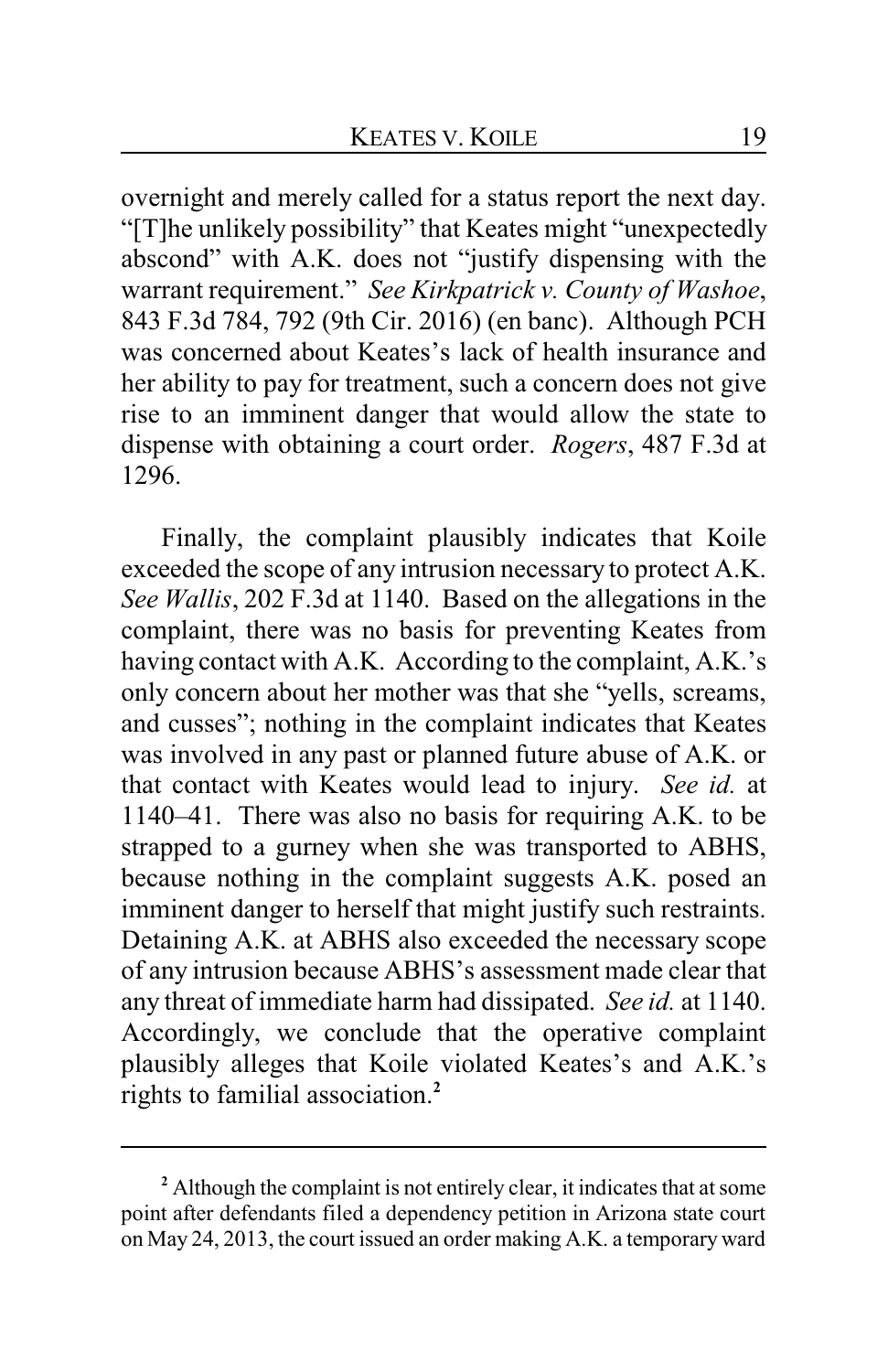Turning to the second prong of the qualified immunity inquiry, "whether the right was clearly established," *Saucier*, 533 U.S. at 201, we must determine whether it was so clear that Koile's actions violated Keates's and A.K.'s rights to familial association that any reasonable officer "would have understood that what he is doing violates [those] right[s]." *Reichle v. Howards*, 566 U.S. 658, 664 (2012) (internal quotation marks and alteration omitted). "We do not require a case directly on point, but existing precedent must have placed the statutory or constitutional question beyond debate." *Al-Kidd*, 563 U.S. at 741. We must undertake this inquiry "in light of the specific context of the case, not as a broad general proposition." *Mullenix*, 136 S. Ct. at 308 (quoting *Brosseau*, 543 U.S. at 198).

Koile argues that the facts alleged in the complaint show that a reasonable officer in Koile's position would not have known that his specific actions violated Keates's and A.K.'s constitutional rights. Koile argues that he acted reasonably because he was told by "qualified medical providers" at PCH that A.K. was actively suicidal and needed inpatient treatment. According to Koile, this information, along with allegations in the complaint that the care provider at Christ Cares Clinic referred A.K. to the emergency room, that Keates refused to provide contact information because she believed that the hospital was attempting to hold A.K.

of the state, and did not terminate this condition until November 25, 2013. We have previously left open the question whether an official defendant could be "held liable for any detention of [a child] after [the child's] removal was approved by the juvenile court." *Wallis*, 202 F.3d at 1141. Because Keates has not fully addressed this issue in her briefs, we leave it to the district court on remand to determine whether events after the date of the juvenile court hearing violated Keates's and A.K.'s constitutional rights.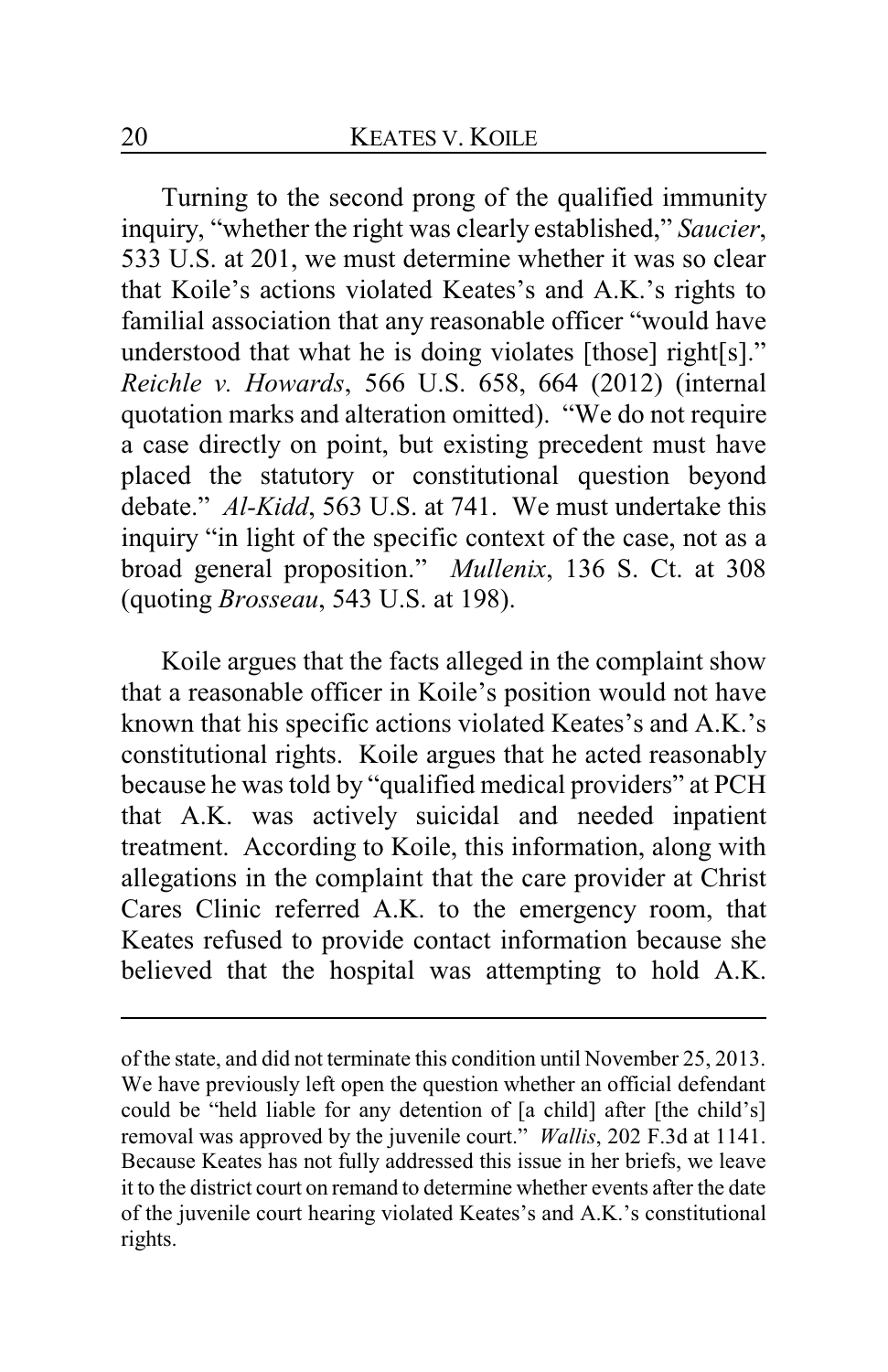hostage until it obtained information for billing, and that CPS was concerned that A.K.'s mother would remove A.K. from care if CPS did not act immediately, shows that Koile was reasonable in taking immediate action to protect A.K. and to insure that she got the care that heath care professionals said that she needed.

We disagree, because Koile's arguments are not supported by the complaint. Most important, nothing in the complaint indicates that qualified medical professionals at PCH advised CPS that A.K. was actively suicidal; it states only that "someone from PCH" called CPS with that information and with the recommendation that inpatient care was necessary. The complaint alleges that Keates and A.K. arrived at PCH Emergency voluntarily on the advice of Christ Cares Clinic, and does not allege that the clinic warned PCH that A.K. was in imminent danger. Nor does the complaint contain facts establishing that a reasonable officer in Koile's situation would have been concerned that Keates might take A.K. home against medical advice. The complaint alleges that Keates did provide Call and Kaplan with her contact information, and that Keates left A.K. in the hospital overnight and merely called in the next morning. Further, there is no allegation in the complaint that Koile was aware of Kaplan's report that PCH was concerned that "mother would take [patient] and leave."

Accordingly, based solely on the facts alleged in the complaint construed in favor of Keates and A.K., a reasonable official in Koile's position would know the available information did not establish reasonable cause to believe that A.K. was in imminent danger of attempting to commit suicide, or that it was necessary to separate her from her mother, transfer her to ABHS, and continue to detain her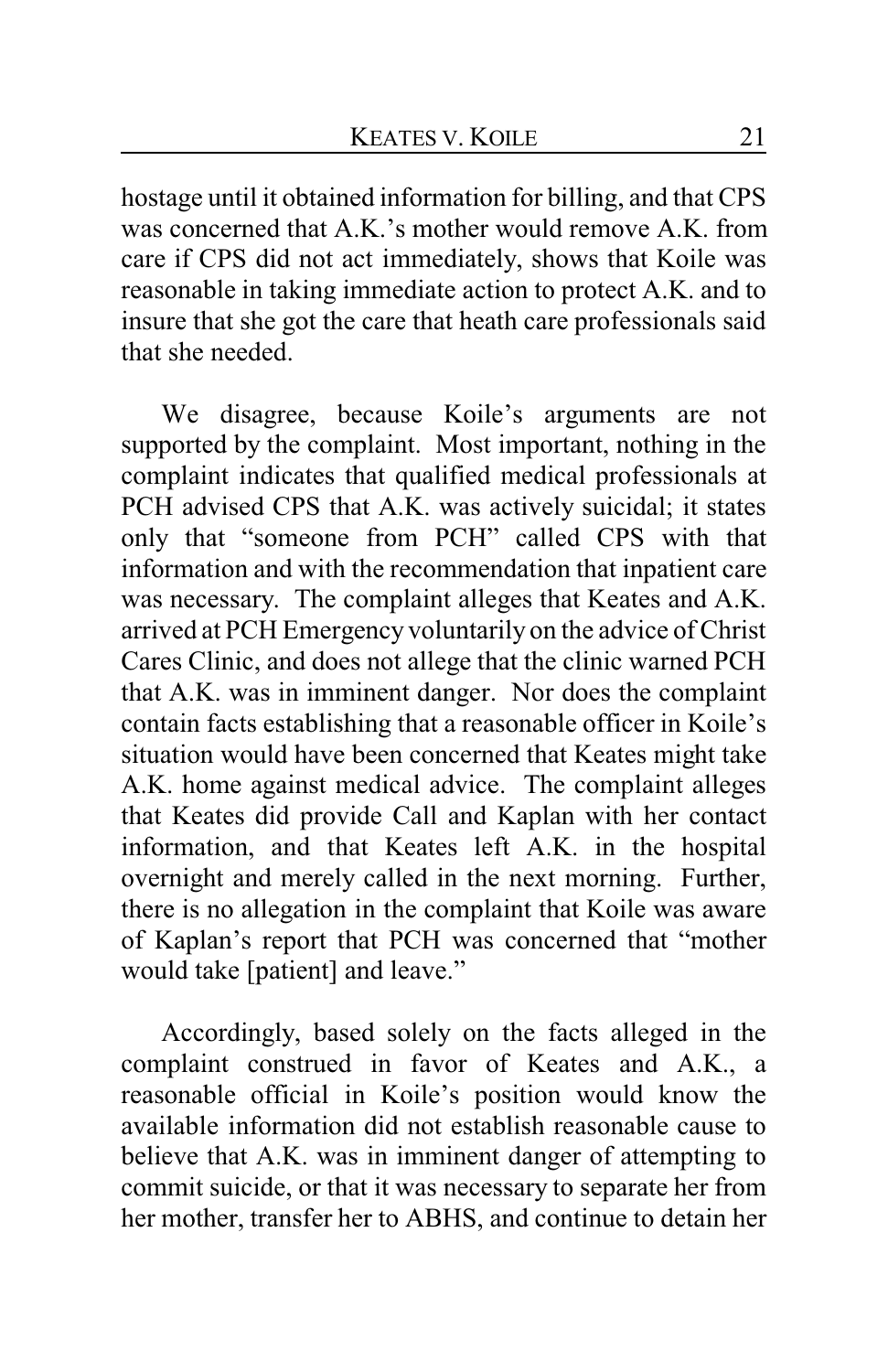after medical professionals at ABHS concluded she was a low suicide risk. Therefore, we conclude that the operative complaint alleges facts that allow us "to draw the reasonable inference that the defendant is liable for the misconduct alleged." *Iqbal*, 556 U.S. at 678. The district court therefore erred in dismissing the familial association claim against Koile and Pender on the basis of qualified immunity. However, "[o]ur denial of qualified immunity at this stage of the proceedings does not mean that this case must go to trial." *O'Brien v. Welty*, 818 F.3d 920, 936 (9th Cir. 2016). As we have previously noted, "[o]nce an evidentiary record has been developed through discovery, defendants will be free to move for summary judgment based on qualified immunity." *Id.*

#### IV

We now turn to Keates's and A.K.'s claim that the defendants violated their due process right to be free from deliberately false statements during juvenile court proceedings. In order to prevail on a judicial deception claim, a plaintiff must prove that "(1) the defendant official deliberately fabricated evidence and (2) the deliberate fabrication caused the plaintiff's deprivation of liberty." *Spencer v. Peters*, 857 F.3d 789, 798 (9th Cir. 2017). If a state official "submitted an affidavit that contained statements he knew to be false or would have known were false had he not recklessly disregarded the truth, . . . he cannot be said to have acted in a reasonable manner, and the shield of qualified immunity is lost." *Chism v. Washington State*, 661 F.3d 380, 393 (9th Cir. 2011) (quoting *Branch v. Tunnell*, 937 F.2d 1382, 1387 (9th Cir. 1991)).

We again begin by determining whether the operative complaint alleges sufficient facts, accepted as true and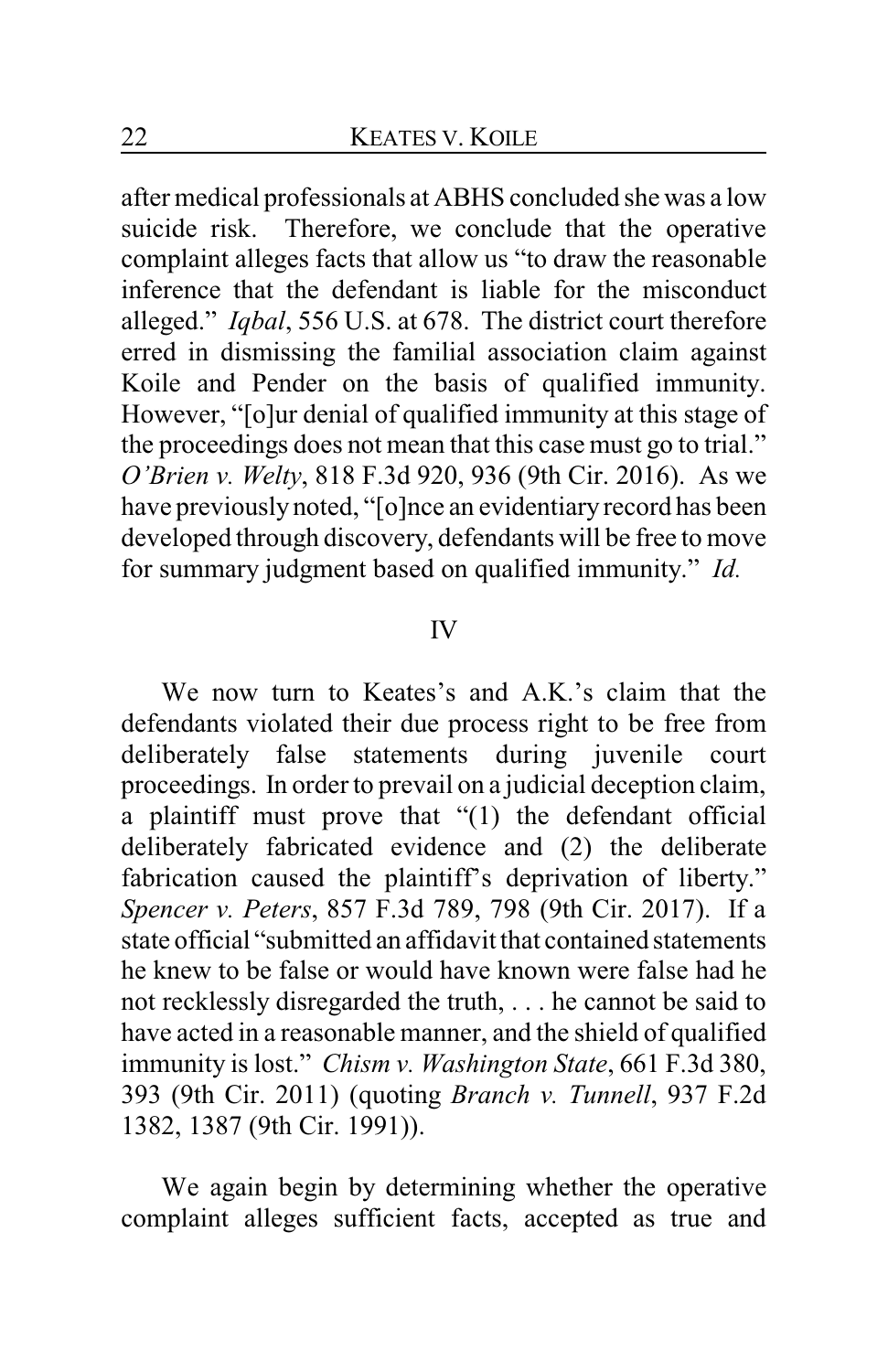construed in the light most favorable to Keates and A.K., to establish that their due process rights were violated. The complaint makes a single factual allegation supporting this claim, namely that the dependency petition used to obtain a court order "falsely stated that A.K. attempted suicide on May 20, 2013 even though A.K. specifically told Mr. Koile, PCH employees, or agents, and ABHS employees, or agents, that she *did not* attempt a suicide on May 20, 2013 and at any time in the recent past." The complaint does not, however, provide a basis for concluding that Koile's inclusion of the statement that A.K. attempted suicide was a deliberate falsehood. The complaint states that "someone" at PCH reported to CPS that "A.K. was suffering *severe* depression and had attempted a suicide by strangulation on May 20, 2013," and a reasonable officer in Koile's position could have given more weight to this information from the hospital than to the denials from Keates and A.K.

It is a closer question whether the statement in the dependency petition that A.K. attempted suicide was made with reckless disregard for the truth. By the time the dependency petition was filed on May 24, Koile should have been aware of ABHS's diagnosis on May 21 that A.K. was at low risk for suicide and he would have had time to investigate the PCH report about A.K.'s suicide attempt. Nevertheless, ABHS's prediction of A.K.'s suicide risk in the future does not directly contradict the statement from "someone" at PCH that A.K. had attempted suicide on May 20. Given that qualified immunity is intended to give officials "breathing room to make reasonable but mistaken judgments," *Al-Kidd*, 563 U.S. at 743, we conclude that the complaint did not plausibly allege that Koile knew or recklessly disregarded the truth when he included this statement in the dependency petition.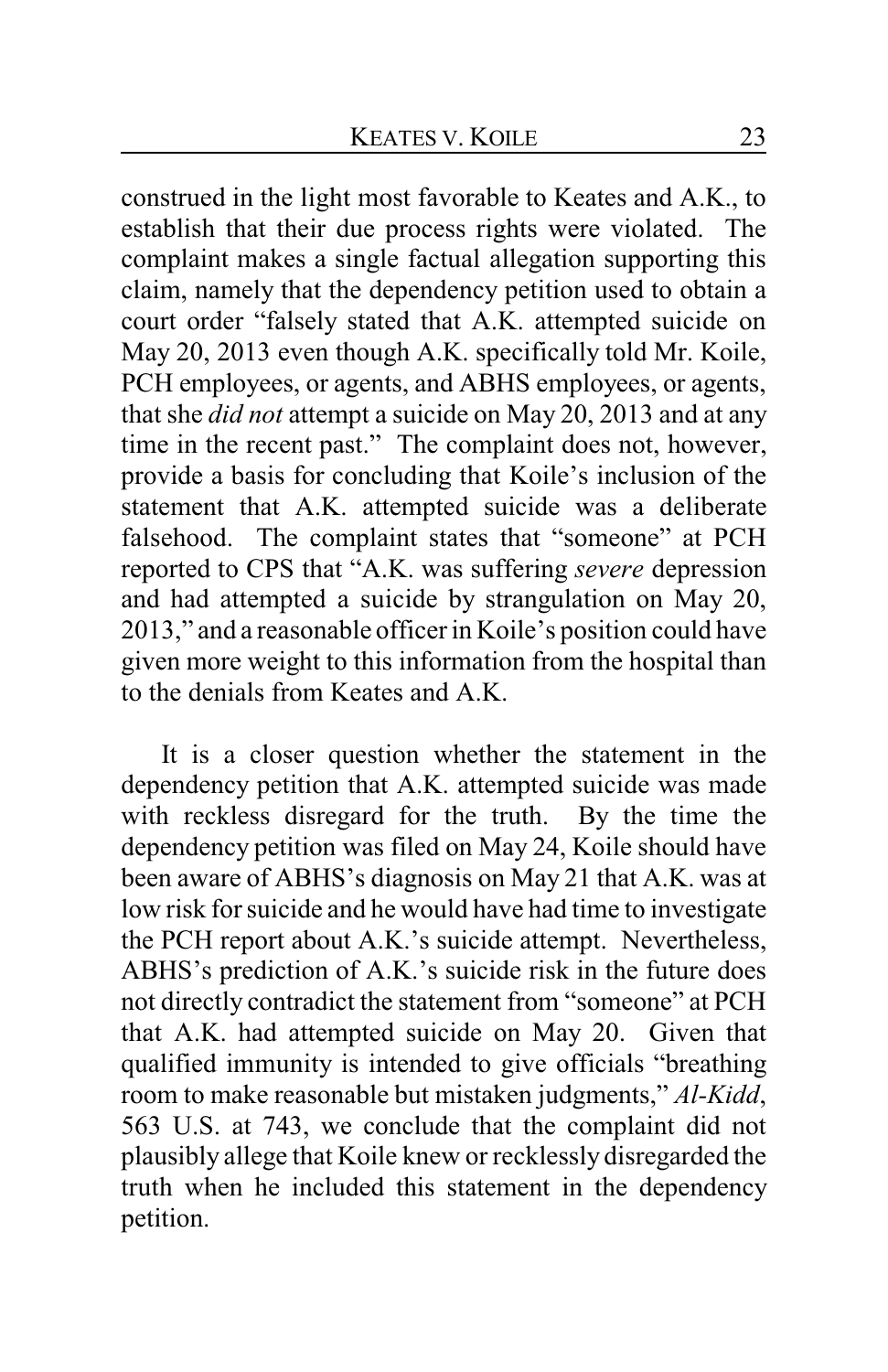Accordingly, even assuming all the allegations in the complaint are true, we cannot say that Koile's statement in the dependency petition was a deliberate falsehood or constituted judicial deception, "in light of the specific context of the case," *Mullenix*, 136 S. Ct. at 308. Therefore, the district court did not err in granting the motion to dismiss this claim.

#### V

We next turn to Keates's and A.K's arguments that the district court erred in dismissing the claims against Carter, Howard, Vanesse, Gomez, Jenkins, Lensche and Rountree. These defendants cannot be held liable for a constitutional violation under 42 U.S.C. § 1983 unless they were integral participants in the unlawful conduct. *Chuman v. Wright*, 76 F.3d 292, 295 (9th Cir. 1996). We have held that defendants can be liable for "integral participation" even if the actions of each defendant do not "rise to the level of a constitutional violation." *Boyd v. Benton County*, 374 F.3d 773, 780 (9th Cir. 2004). In *Boyd*, for instance, the plaintiff brought suit under § 1983 against city and county police officers for injuries incurred when the police threw a flashbang device into an apartment prior to a search. Although a single officer threw the device into the apartment, we held that the other officers involved in the operation were "integral participants" because: (1) they stood armed behind the individual deploying the flash-bang; (2) "the use of the flashbang was part of the search operation in which every officer participated in some meaningful way"; and (3) "every officer was aware of the decision to use the flash-bang, did not object to it, and participated in the search operation knowing the flash-bang was to be deployed." *Id*. Accordingly, we concluded that the participating officers could be liable for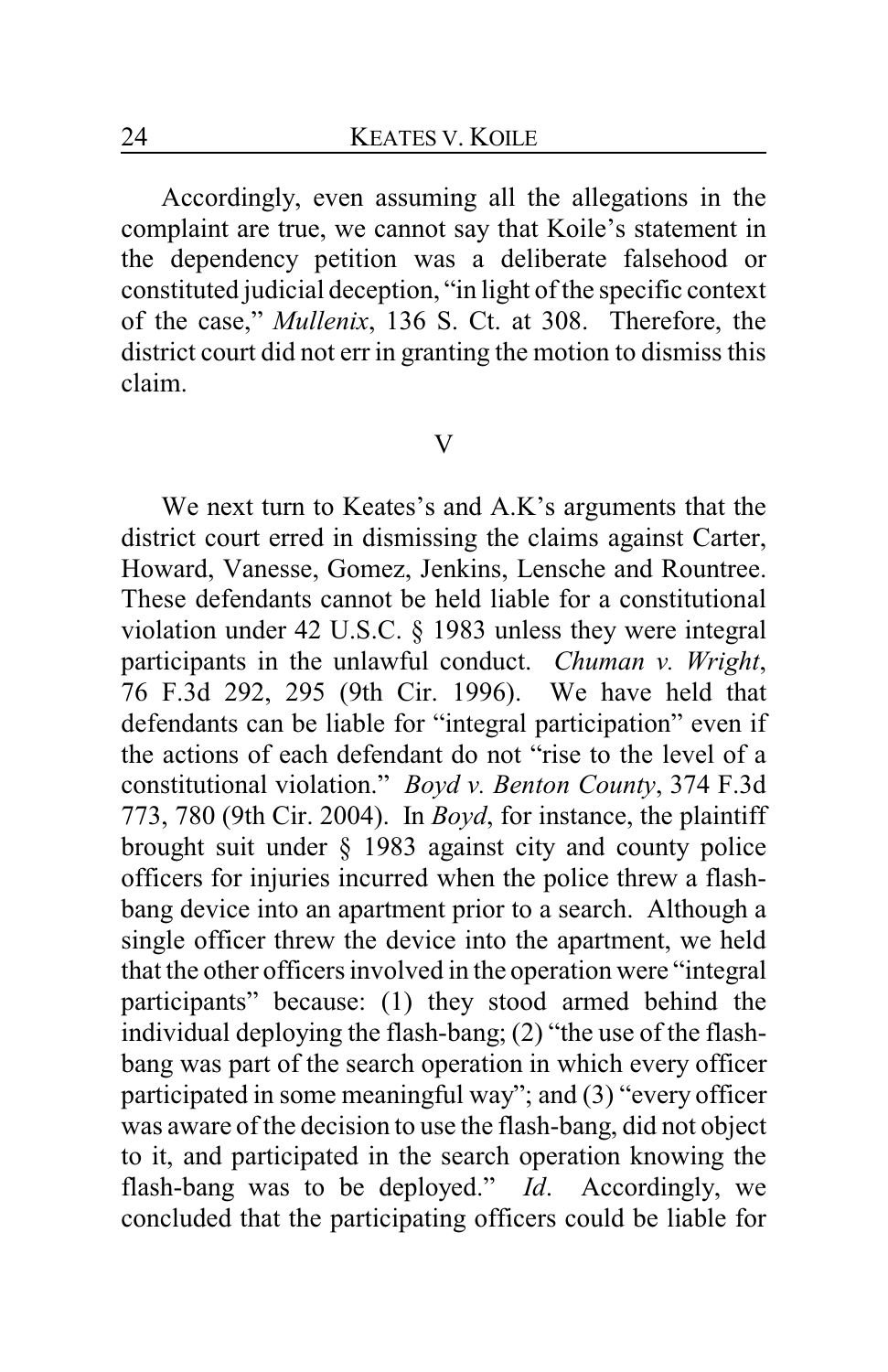the constitutional violation. *Id.* We reached a different conclusion in *Sjurset v. Button*, 810 F.3d 609 (9th Cir. 2015). In that case, where the decision to remove children from their parents' home was made by a state agency, and there were no facts suggesting that police officers who actually removed the children were "privy to any discussions, briefings or collective decisions" made by the agency "in its protectivecustody determination," we held that the police officers could not be held liable for violating the family's constitutional rights. *Id.* at 619.

On a motion to dismiss, we must determine whether the complaint plausibly alleges that each of the defendants was an integral participant in the violation of Keates's and A.K.'s rights to familial association. The complaint alleges that Lensche and Rountree, who were employees of CPS, spoke to Randy Call, a PCH employee who informed Keates that A.K. was not allowed to leave, and that Lensche and Rountree "collaborated in the issuance of the TCN." These allegations, though sparse, indicate that Lensche and Rountree were aware of A.K.'s situation at PCH and participated in a meaningful way in a collective decision to issue a TCN. The TCN was central to the alleged constitutional violation, as it was the basis for Koile's seizure and removal of A.K. to ABHS. Accordingly, we conclude that this is sufficient—though just barely—to make a plausible allegation that Lensche and Rountree were integral participants in violating Keates's and A.K.'s constitutional rights. Therefore, the district court erred in finding that the operative complaint failed to state a claim against Lensche and Rountree.

The complaint's allegations against Howard, Vanesse, Gomez, and Jenkins are insufficient, however, to show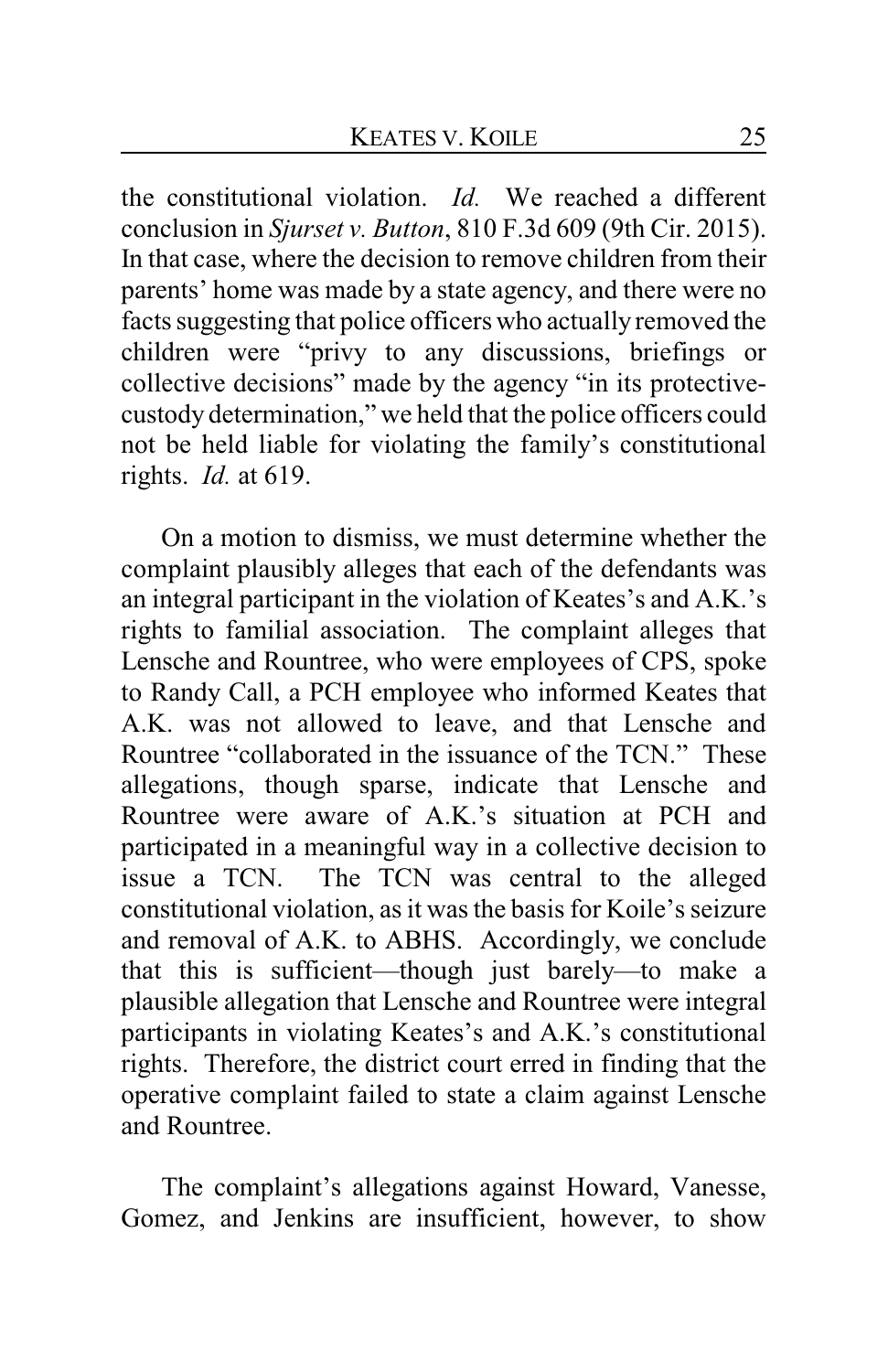integral participation. For example, the complaint alleges that PCH employees spoke to CPS supervisor Gillian Vanesse on the morning of May 21, and that she was otherwise "involved early in the investigation." There is no allegation, however, that Vanesse "collaborated in the issuance of the TCN." The complaint also alleges that social worker Karen Howard sent a letter to Keates in September 2013, stating that CPS took custody of A.K. because Keates lacked insurance and did not willinglyshare her contact information with PCH. This occurred months after CPS initially took custody of A.K., however, and the complaint does not allege any participation by Howard before then. Nor does the complaint make any specific allegations regarding Gomez or Jenkins. Because the complaint does not offer any plausible allegation that any of these CPS employees participated in the decision to interfere with Keates's and A.K.'s constitutional rights, the district court did not err in dismissing the claims against them $3$ 

Finally, the complaint alleges that Carter was an "official policymaker" for CPS and "was responsible for [implementation] of those policies in a manner that violated Plaintiffs' constitutional rights." Further, the complaint alleges that "all or some of the unconstitutional actions or conduct . . . are the direct result of the unconstitutional policies, procedures and practices promulgated by Defendant

**<sup>3</sup>** Keates's argument that she should be excused from making the necessary factual allegations because she was not in a position to know all relevant factual details of the defendants' involvement in the removal decision is unavailing. *See Iqbal*, 556 U.S. at 678–79 (holding that "only a complaint that states a plausible claim for relief survives a motion to dismiss" and the federal rules allowing notice pleading "do not unlock the doors of discovery for a plaintiff armed with nothing more than conclusions.").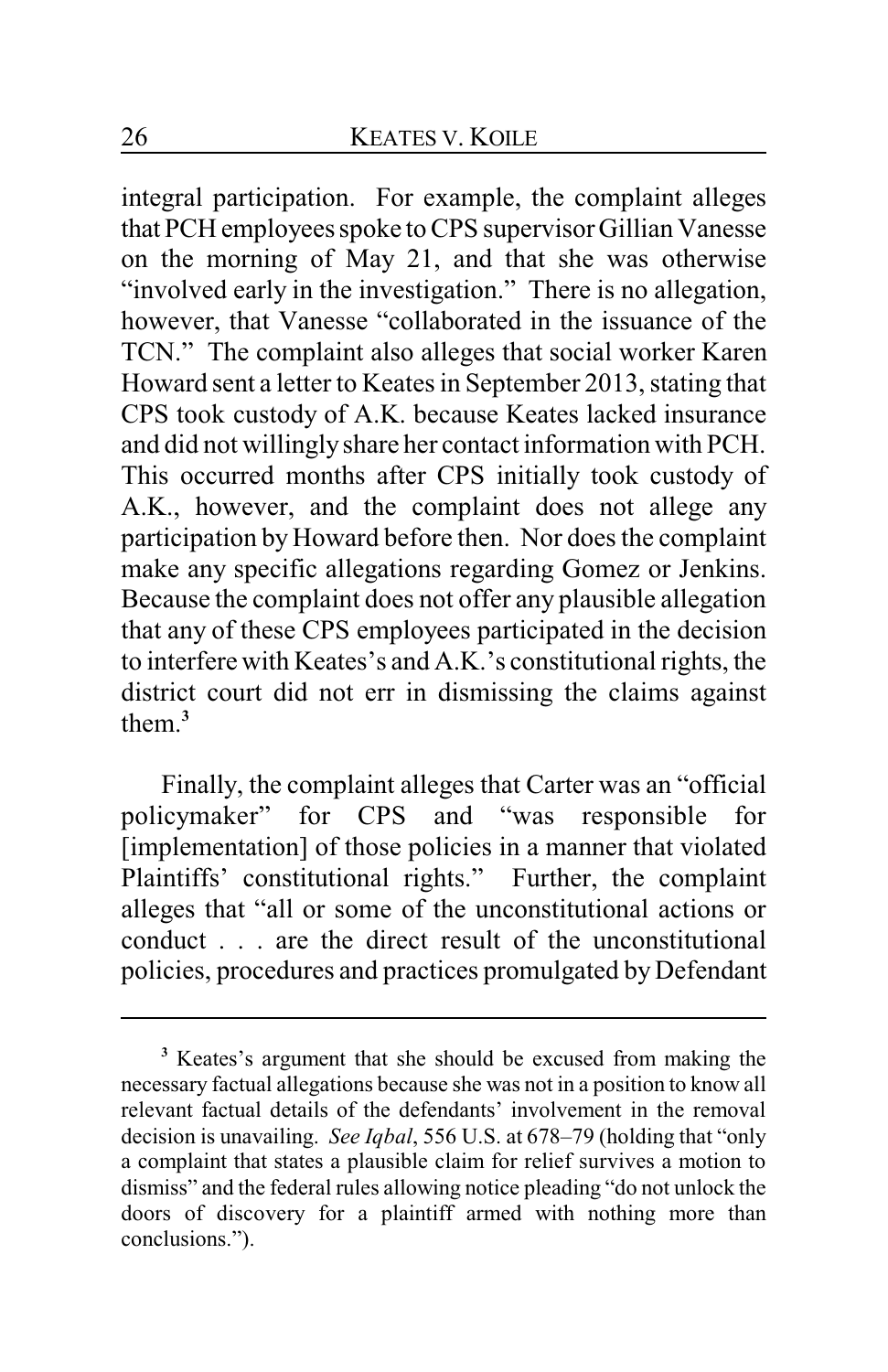Carter." The complaint does not allege that Carter knew of or was directly involved in the decisions leading to CPS taking custody of A.K.

Because vicarious liability is inapplicable to § 1983 suits, "a plaintiff must plead that each Government-official defendant, through the official's own individual actions, has violated the Constitution." *Iqbal*, 556 U.S. at 676. A supervisory official may be held liable under § 1983 only "if there exists either (1) his or her personal involvement in the constitutional deprivation, or (2) a sufficient causal connection between the supervisor's wrongful conduct and the constitutional violation." *Starr v. Baca*, 652 F.3d 1202, 1207 (9th Cir. 2011) (quoting *Hansen v. Black*, 885 F.2d 642, 646 (9th Cir. 1989) (internal quotation marks omitted)). Even if a supervisory official is not directly involved in the allegedly unconstitutional conduct, "[a] supervisor can be liable in his individual capacity for his own culpable action or inaction in the training, supervision, or control of his subordinates; for his acquiescence in the constitutional deprivation; or for conduct that showed a reckless or callous indifference to the rights of others." *Id.* at 1208 (quoting *Watkins v. City of Oakland*, 145 F.3d 1087, 1093 (9th Cir. 1998)). Therefore, the claim that a supervisory official knew of unconstitutional conditions and "culpable actions of his subordinates" but failed to act amounts to "acquiescence in the unconstitutional conduct of his subordinates" and is "sufficient to state a claim of supervisory liability." *Id*.

The complaint here does not allege that Carter was directly involved in the allegedly unconstitutional conduct or that he had knowledge of the constitutional deprivations and acquiesced in them. Rather, the complaint makes conclusory allegations that Carter promulgated unconstitutional polices